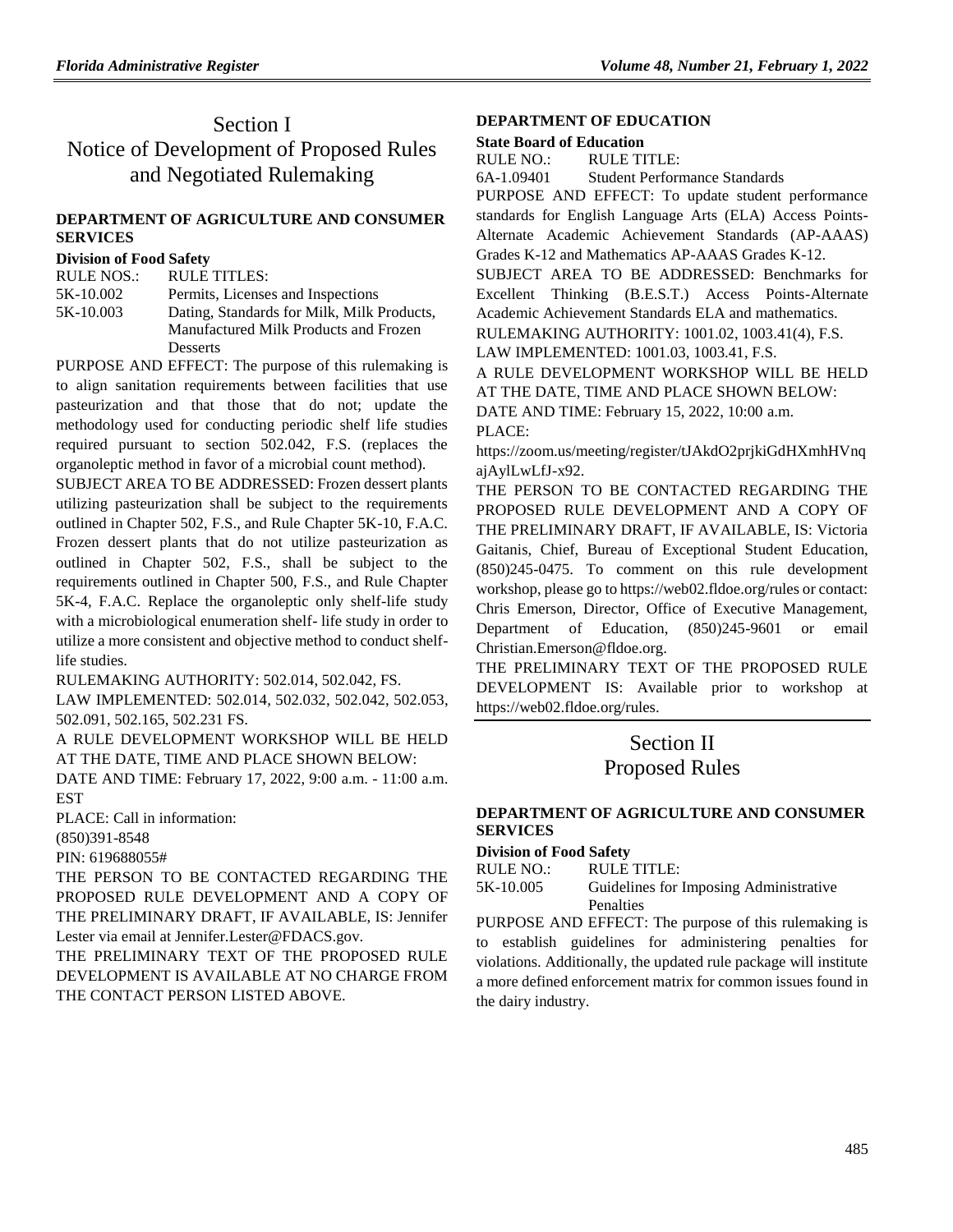SUMMARY: Chapter 502, F.S. enables the Department's authority to regulate milk, milk products and frozen desserts as defined therein. This rulemaking will enable a new update to imposing administrative penalties. This will help maintain facilities and inspections for the Department to meet their responsibility of ensuring a safe food supply for consumers.

SUMMARY OF STATEMENT OF ESTIMATED REGULATORY COSTS AND LEGISLATIVE RATIFICATION:

The Agency has determined that this will not have an adverse impact on small business or likely increase directly or indirectly regulatory costs in excess of \$200,000 in the aggregate within one year after the implementation of the rule. A SERC has not been prepared by the Agency.

The Agency has determined that the proposed rule is not expected to require legislative ratification based on the statement of estimated regulatory costs or if no SERC is required, the information expressly relied upon and described herein: The department's proposed rules do not increase fees or otherwise impose any other costs, directly or indirectly, on the regulated industry.

Based on this information, the department determined there will be no adverse impact to small businesses and the potential regulatory costs of the proposed rule chapter does not exceed any of the criteria established in Section 120.541(2)(a), F.S. Additionally, no interested party submitted additional information regarding the economic impact.

Any person who wishes to provide information regarding a statement of estimated regulatory costs, or provide a proposal for a lower cost regulatory alternative must do so in writing within 21 days of this notice.

RULEMAKING AUTHORITY: [502.014,](https://www.flrules.org/gateway/statute.asp?id=502.014) [570.07\(23\),](https://www.flrules.org/gateway/statute.asp?id=%20570.07(23)) FS.

LAW IMPLEMENTED: [502.014,](https://www.flrules.org/gateway/statute.asp?id=502.014) [502.053,](https://www.flrules.org/gateway/statute.asp?id=%20502.053) [502.091,](https://www.flrules.org/gateway/statute.asp?id=%20502.091) [502.121,](https://www.flrules.org/gateway/statute.asp?id=%20502.121) [502.231,](https://www.flrules.org/gateway/statute.asp?id=%20502.231) FS.

IF REQUESTED WITHIN 21 DAYS OF THE DATE OF THIS NOTICE, A HEARING WILL BE SCHEDULED AND ANNOUNCED IN THE FAR.

THE PERSON TO BE CONTACTED REGARDING THE PROPOSED RULE IS: Jennifer Lester by email at Jennifer.Lester@FDACS.gov.

THE FULL TEXT OF THE PROPOSED RULE IS:

5K-10.005 Guidelines for Imposing Administrative Penalties.

(1) This rule sets forth the guidelines the Department will follow in imposing the penalties authorized under

Chapter 502, F.S., for violations of Chapter 502, F.S., and this rule chapter. The purpose of these guidelines is to give notice of the range of penalties that will be imposed for a single violation within a three-year period. The three-year period shall

be based on the date of the last administrative enforcement action imposed against the violator. These guidelines list aggravating and mitigating factors that, if present, will increase or reduce penalties to be imposed. No aggravating factors will be applied to increase a fine imposed for a single violation above the statutory maximum as follows:

(a) In the case of a frozen dessert licensee, the fine imposed for each violation shall not exceed \$5,000 as provided in section 570.971, F.S., for Class II category;

(b) In the case of failure to report the information described in section 502.053(3)(d), F.S., the fine imposed shall not exceed ten percent of the license fee or \$100, whichever is greater; and

(c) In the case of any other violation, the fine imposed shall not exceed \$1000 for each occurrence as provided in section 570.971, F.S., for a Class I category.

(2) The guidelines in this rule are based upon a single count violation of each provision listed. Multiple counts of the violated provision or a combination of the listed violations will be added together to determine an overall total penalty and will be grounds for enhancement of penalties.

(3) The Department will enforce compliance with Chapter 502, F.S., and this rule chapter by issuing an administrative complaint, a stop-sale order, or stop-use order, notice of noncompliance, permit suspension or revocation for violations of Chapters 502, F.S., and this rule chapter.

(4) Nothing in this rule shall limit the ability of the Department to informally dispose of administrative actions by settlement agreement, consent order, or other lawful means.

(5) Rule Not All-Inclusive. This rule contains illustrative violations. It does not, and is not intended to, encompass all possible violations of statute or Department rule that might be committed by any person. The absence of any violation from this rule shall in no way be construed to indicate that the violation does not cause harm to the public or is not subject to a penalty. In any instance where the violation is not listed in this rule, the penalty will be determined by consideration of:

(a) The closest analogous violation, if any, that is listed in this rule; and

(b) The aggravating or mitigating factors listed in this rule.

(6) Aggravating and Mitigating Factors. The Department will consider aggravating and mitigating factors in determining penalties for violations of Chapters 502, F.S., and this rule chapter. The factors shall be applied against each single count of the listed violation.

(a) Aggravating Factors:

1. The violation caused, or has the potential to cause, harm to the public and the degree or extent of such harm.

2. The violation endangered the public safety or welfare.

3. Previous violations for the same or a similar offense that resulted in enforcement action, defined as follows: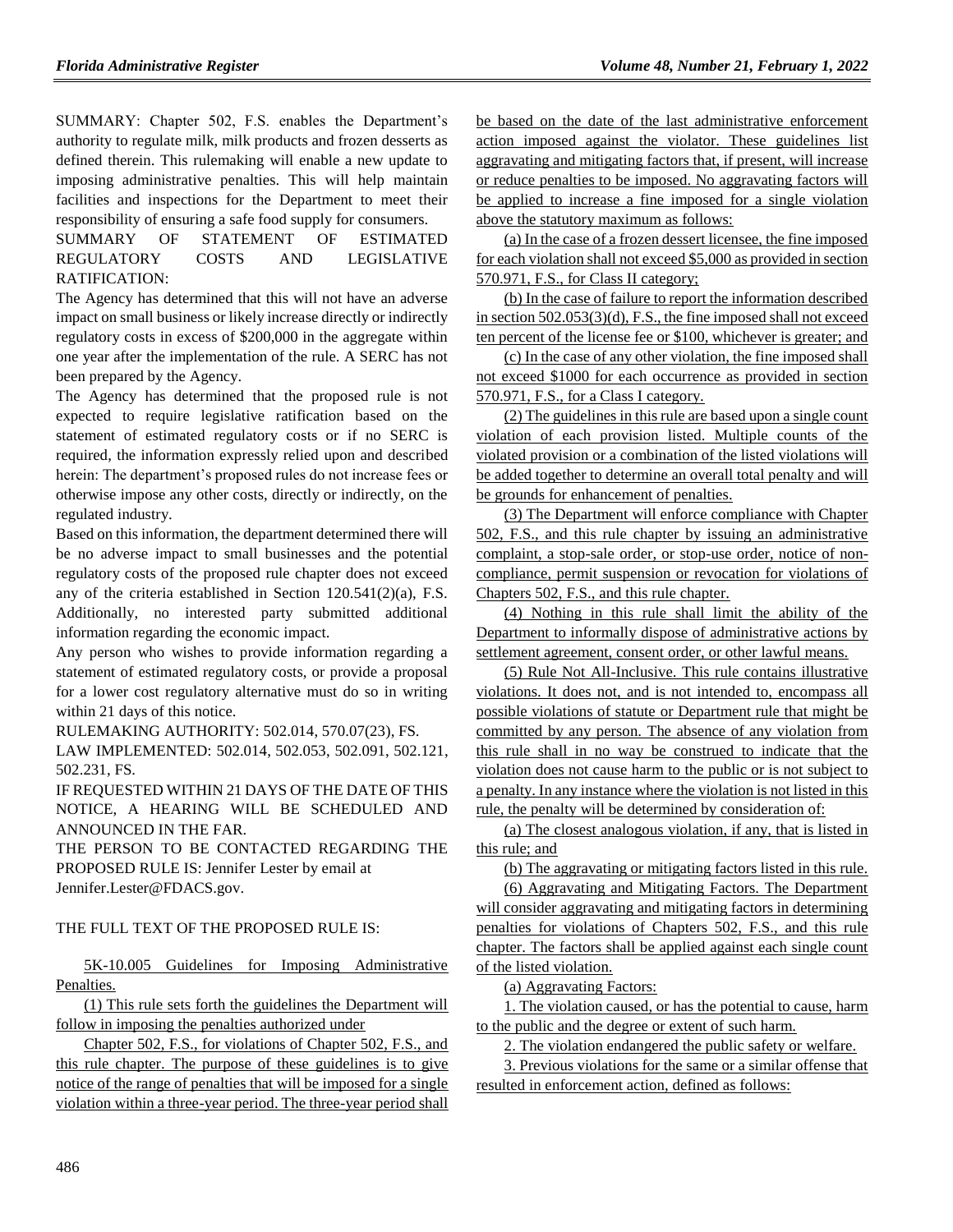a. First Offense. A violation of any law subject to penalty under Chapter 502, F.S., when no disciplinary administrative complaints involving the same permitholder have been filed with the Agency Clerk within the three years preceding the date the current administrative complaint is issued.

b. Second Offense. A violation of any law subject to penalty under Chapter 502, F.S., after one disciplinary administrative complaint involving the same permitholder has been filed with the Agency Clerk within the three years preceding the date the current administrative complaint is issued, even if the current violation is not the same as the previous violation.

c. Third and Any Subsequent Offense. A violation of any law subject to penalty under Chapter 502, F.S., after two disciplinary administrative complaints involving the same permitholder has been filed with the Agency Clerk within the three years preceding the date the current administrative complaint is issued, even if the current violation is not the same as the previous violation.

4. The violation history over the past three years.

5. The violation was repeated within one year.

6. The violator impeded, or otherwise failed to cooperate with, the Department's inspection and/or investigation.

7. Whether the violation resulted from negligence or an intentional act.

8. The cost of enforcement action.

9. The number of other violations proven in the same proceeding.

10. The benefit to the violator.

(b) Mitigating Factors:

1. Any documented efforts by the violator at rehabilitation.

2. Whether intentional actions of another party prevented

the violator from complying with the applicable laws

or rules.

3. Acts of God or nature that impaired the ability of the violator to comply with Chapter 502, F.S., or this rule chapter.

4. The violation has a low risk of, or did not result in, harm to the public health, safety, or welfare.

5. The disciplinary history of the violator.

6. The violator expeditiously took affirmative or corrective action after it received written notification of the violation to rectify any financial damage or harm to the public.

7. If a repeat violation, whether three years has passed since the prior violation.

(7) The provisions of this rule chapter shall not be construed so as to prohibit or limit any other civil action or criminal prosecution that may be brought.

(8) In addition to the penalties established in this rule, the Department reserves the right to seek to recover any other costs, penalties, attorney's fees, court costs, service fees, collection costs, and damages allowed by law.

(9) Penalties.

(a) Minor Violation. Any Department investigation or inspection which reveals violations of this rule chapter in which the Department determines that the violator was unaware of the rule or unclear as to how to comply with it will result in the issuance of a Notice of Non-Compliance as the Department's first response to the violation. For the purposes of this rule, the following violations shall be considered minor and shall result in the issuance of a notice of noncompliance:

1. Violations to sections 5K-10.003(1) and (2), F.A.C., pertaining to dating standards for milk, milk products, manufactured milk products and frozen desserts, where the violation has a low potential for causing economic or physical harm to a person, adversely affecting the public health, safety, or welfare, or creating a significant threat of such harm if left uncorrected.

2. Misbranded or mislabeled Grade "A", manufactured milk, or frozen dessert product where the violation has a low potential for causing economic or physical harm to a person, adversely affecting the public health, safety, or welfare, or creating a significant threat of such harm if left uncorrected.

3. Violations of rule 5K-10.004, F.A.C., pertaining to submitting and approval of dairy farm plans prior to beginning work, where the violation has a low potential for causing economic or physical harm to a person, adversely affecting the public health, safety, or welfare, or creating a significant threat of such harm if left uncorrected.

4. Violations of Rule 5K-10.004, F.A.C., pertaining to submitting and approval of milk plant, frozen dessert plant, receiving station or transfer station plans prior to beginning work, where the violation has a low potential for causing economic or physical harm to a person, adversely affecting the public health, safety, or welfare, or creating a significant threat of such harm if left uncorrected.

5. Grade "A" milk plant or frozen dessert plant, whether located in the state or outside the state, offering products for sale in the state without a valid Florida permit.

6. Violations of the labeling requirements found in 21 CFR 101.

7. Out-of-State firm operating without proper FL permit(s) as applicable.

8. Repeat violations of 5K-10.006, F.A.C. as found on consecutive inspections.

(b) Major Violations. Any violation of Chapter 502, F.S., or this rule chapter that may result in economic or physical harm to a person or may adversely affect the public health, safety, or welfare or creates a significant threat of such harm shall be considered a major violation.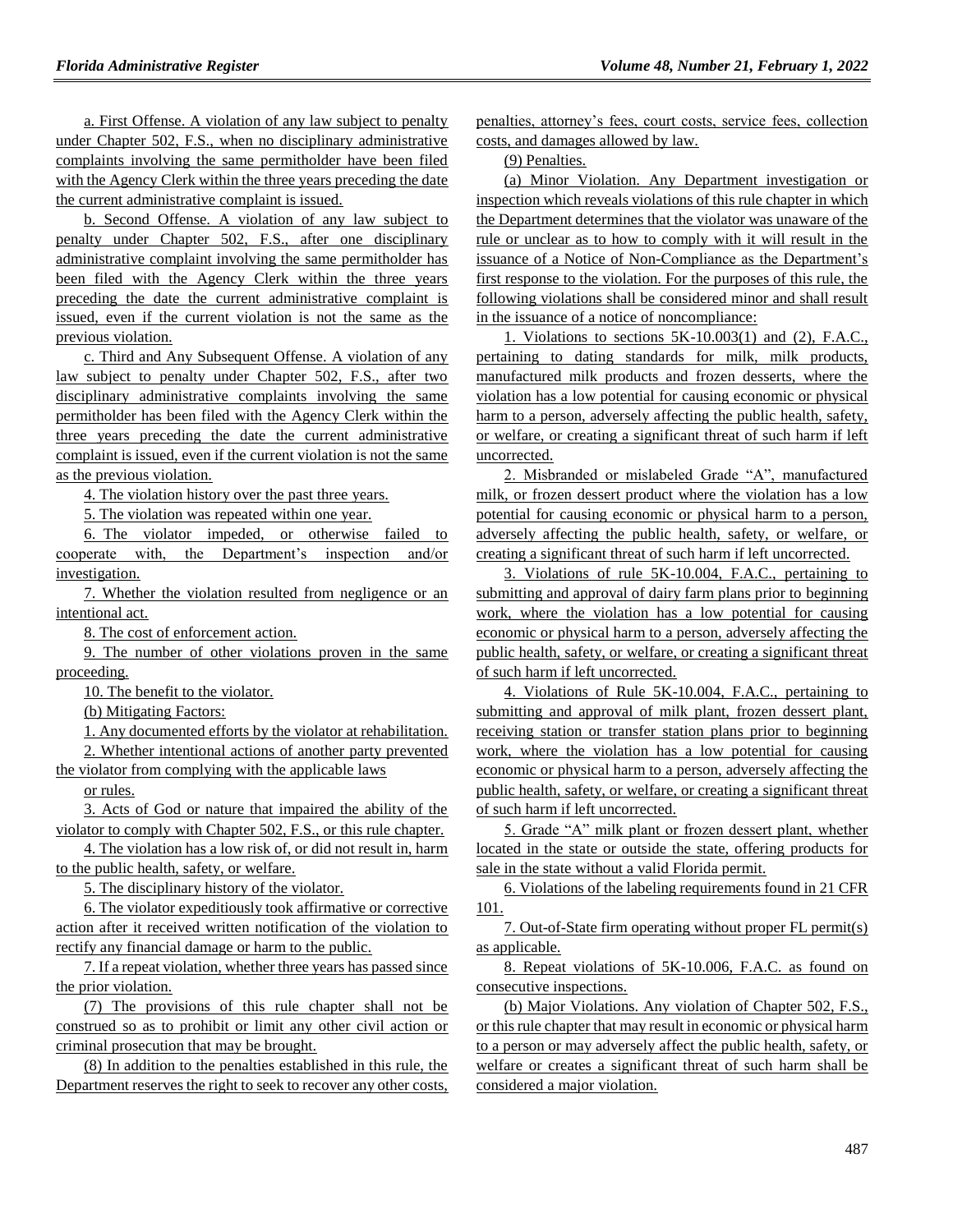1. Tier I major violations. Tier 1 major violations shall result in the issuance of a stop-sale order, stop-use order, permit suspension. For the purposes of this rule, the following violations shall be considered Tier I violations:

a. Producing or offering for sale reconstituted or recombined milk or milk product.

b. Grade "A" milk products found offered for sale in the State of Florida produced in a facility outside the State of Florida that is not included on the Interstate Milk Shippers list, available online at https:/[/www.fda.gov/Food/GuidanceRegulation/FederalStateF](http://www.fda.gov/Food/GuidanceRegulation/FederalStateFoodPrograms/ucm2007965.htm) [oodPrograms/ucm2007965.htm.](http://www.fda.gov/Food/GuidanceRegulation/FederalStateFoodPrograms/ucm2007965.htm)

c. Failure to make corrective action listed in a notice of non-compliance within allotted time as indicated by the Department.

d. Samples deemed violative for residual phosphatase as outlined in Rule 5K-10.003, F.A.C.

e. Manufactured milk or frozen dessert products deemed violative for Pathogens, Listeria monocytogenes, salmonella, E. Coli (STEC) and/or Staphylococcal enterotoxin as outlined in Rule 5K-10.003, F.A.C.

f. Violations of Rule 5K-10.006(5).

g. Violations of Rule 5K-10.006(6).

h. Violations of labeling requirements found in 21 CFR 101 that could result in economic or physical harm to a person or may adversely affect public health, safety, or welfare or create a significant threat as determined by the Department.

i. Any milk and or milk product found to have an aflatoxin limit over 0.5 ppb.

j. Equipment found to be out of compliance or unclean in consecutive inspections.

k. Bottling or processing of animal feed into retail containers for sale in a dairy permitted facility.

l. Repackaging of Grade "A" product in a facility where final pasteurization does not occur.

m. Violation of Rule 5K-10.004(1) 9 and/or Rule 5K-10.004(2) 17.

2. Tier II Major Violations. Tier II violations shall result in the issuance of a stop-sale or stop-use order and an administrative fine of \$500 up to the statutory maximum. Aggravating factors, as defined in paragraph (6)(a) of this rule, shall warrant the adjustment of the fine upward per violation per aggravating factor and mitigating factors, as defined in paragraph (7)(b) of this rule, shall warrant the adjustment of the fine downward per violation per mitigating factor, but no fine shall exceed the statutory maximum as outlined in section 570.971, F.S., as applicable. If, three years after the day of the last violation under Chapter 502, F.S., or this rule chapter, no new violation has occurred, all previous fines shall be disregarded when administering a fine for the next violation. For the purposes of this rule, the following violations shall be considered Tier II violations:

a. Violations that result in a second and any subsequent notice of non-compliance or minor violation for the same or similar offense within a three-year period.

b. Refusal to permit entry or inspection as required by section 502.014, F.S.

c. Operating as a dairy or frozen dessert establishment without a valid dairy permit, as provided in section 502.053, F.S.

d. The misbranding of species identification in milk products.

e. The introduction of adulterated or misbranded products into commerce.

f. Violations of Rule 5K-10.006(7).

3. Willfull Violations. Willful violations shall result in the imposition of an administrative fine of \$5000 for each violation in the case of a frozen dessert licensee, \$1000 for each occurrence of a willful violation by any other permit holder, permit suspension, permit revocation or any combination thereof. The following shall constitute a willful violation:

a. The unauthorized breaking, cutting, or removal of any seal or tag applied by the Department.

b. The sale or distribution, or offering for sale or distribution, of any commodity under Stop-sale order unless done so within the parameters of a conditional release.

c. The use of any equipment under Stop-use order unless done so within the parameters of a conditional release.

d. Failure to comply with conditions stipulated in a release of a Stop-sale, and/or Stop-use order.

e. The intentional misbranding of species identification in milk products.

f. The intentional introduction of adulterated or misbranded products into commerce.

g. The failure to comply with either a Final Order or a Default Final Order of the Department.

h. The unathorized tampering with, removal, or circumvention of public health controls applied by the Department.

i. The falsification of any records required under Chapter 502, F.S., or this rule chapter.

j. Violations of section 502.091(1), F.S.

k. Operating a dairy or frozen dessert establishment that has been deemed an imminent threat to the public health, safety, and welfare by the Department for failure to comply with Chapter 502, F.S. or this rule chapter.

l. Marketing and/or sale of products labeled as animal feed for human consumption.

(10) Resolution Of Violations, Settlement, And Additional Enforcement Remedies.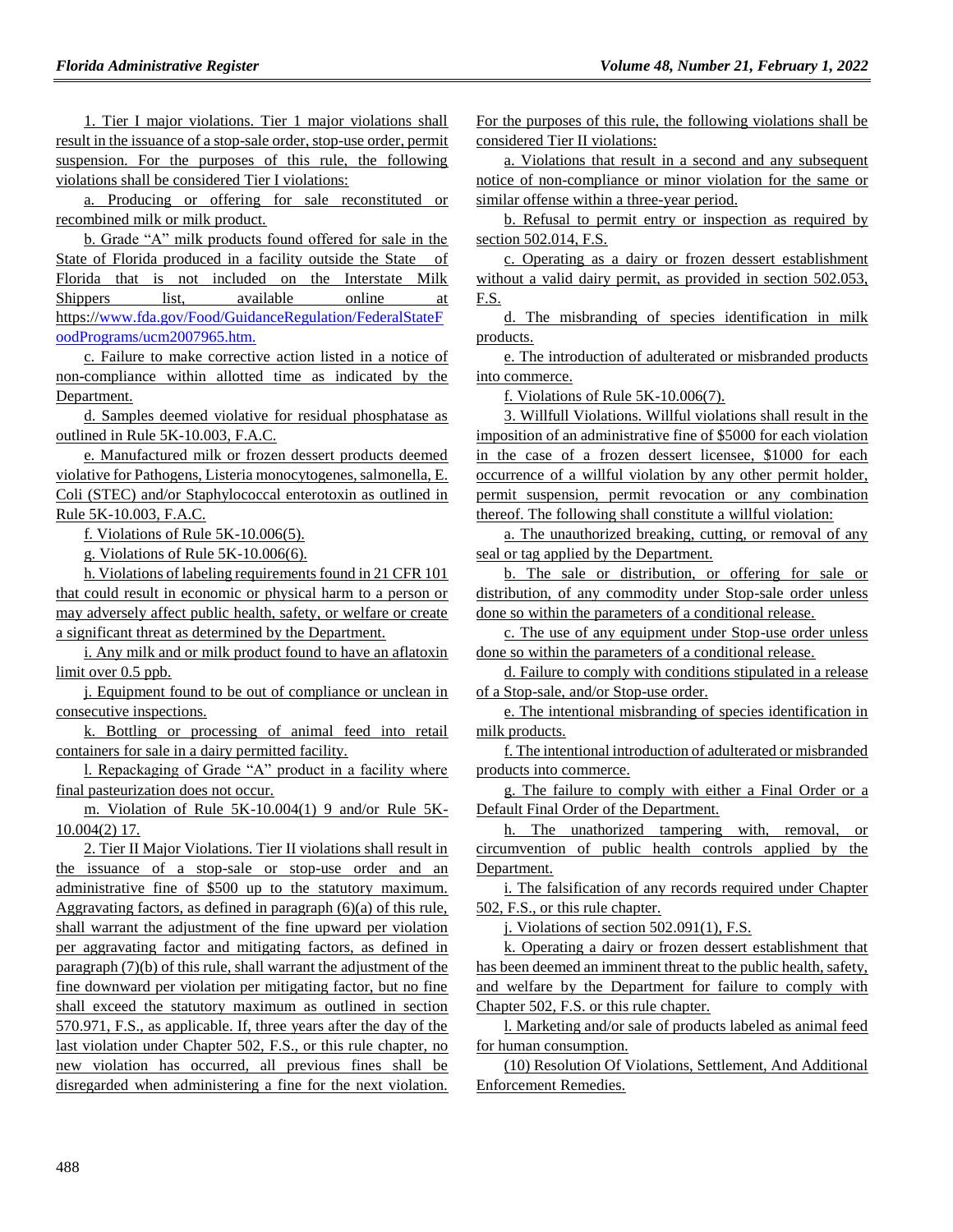(a) The Department and person(s) charged with a violation may agree to resolve violations prior to an administrative hearing or enter into settlement pursuant to section 120.57(4), F.S. The penalties addressed in this rule chapter shall not be construed to limit the authority of the Department to resolve violations prior to or after initiation of any administrative action or to settle with any party. The Department shall utilize all available remedies to ensure compliance including administrative action, civil actions, settlements, and referrals for criminal prosecution. The Department shall enforce a failure to comply with an agreement to resolve violations or a settlement agreement with the penalties and remedies provided in the agreement and as authorized by Chapter 120 or 502, F.S.

(b) Failure to respond to an administrative complaint shall result in the entry of a Default Final Order against the violator or entity responsible for the violation. The Department shall impose administrative fines in a Default Final Order equal to the maximum amount authorized by section 502.231, F.S.

(c) A violator's failure to comply with either a Final Order or a Default Final Order of the Department shall result in additional enforcement actions as authorized by law.

(d) Fines resulting from multiple violations or Final Orders shall be assessed cumulatively.

Rulemaking Authority 502.014, 570.07(23) FS. Law Implemented 502.014, 502.053, 502.091, 502.121, 502.231, FS. History–New .

NAME OF PERSON ORIGINATING PROPOSED RULE: Jennifer Lester, Bureau Chief

NAME OF AGENCY HEAD WHO APPROVED THE PROPOSED RULE: Nicole "Nikki" Fried, Commissioner of Agriculture

DATE PROPOSED RULE APPROVED BY AGENCY HEAD: 1/28/2022

DATE NOTICE OF PROPOSED RULE DEVELOPMENT PUBLISHED IN FAR: 4/15/2021, Vol. 47 No. 73

## **[DEPARTMENT OF AGRICULTURE AND CONSUMER](https://www.flrules.org/gateway/department.asp?id=5)  [SERVICES](https://www.flrules.org/gateway/department.asp?id=5)**

#### **[Division of Food Safety](https://www.flrules.org/gateway/organization.asp?id=171)**

RULE NO.: RULE TITLE:

[5K-10.006](https://www.flrules.org/gateway/ruleNo.asp?id=5K-10.006) Hemp Extract

PURPOSE AND EFFECT: The purpose of this rulemaking is to revise existing rule text to comply with statutory changes made to Section 581.217, F.S., during the 2020 legislative session and to clarify existing rule text.

SUMMARY: Definitions, packaging and labeling requirements, disposal requirements.

SUMMARY OF STATEMENT OF ESTIMATED REGULATORY COSTS AND LEGISLATIVE RATIFICATION:

The Agency has determined that this will not have an adverse impact on small business or likely increase directly or indirectly regulatory costs in excess of \$200,000 in the aggregate within one year after the implementation of the rule. A SERC has not been prepared by the Agency.

The Agency has determined that the proposed rule is not expected to require legislative ratification based on the statement of estimated regulatory costs or if no SERC is required, the information expressly relied upon and described herein: The department's proposed rules do not increase fees or otherwise impose any other costs, directly or indirectly, on the regulated industry.

Based on this information, the department determined there will be no adverse impact to small businesses and the potential regulatory costs of the proposed rule chapter does not exceed any of the criteria established in Section 120.541(2)(a), F.S. Additionally, no interested party submitted additional information regarding the economic impact.

Any person who wishes to provide information regarding a statement of estimated regulatory costs, or provide a proposal for a lower cost regulatory alternative must do so in writing within 21 days of this notice.

RULEMAKING AUTHORITY: [502.014,](https://www.flrules.org/gateway/statute.asp?id=502.014) [502.053,](https://www.flrules.org/gateway/statute.asp?id=%20502.053) [570.07\(23\),](https://www.flrules.org/gateway/statute.asp?id=%20570.07(23)) FS.

LAW IMPLEMENTED: [502.012,](https://www.flrules.org/gateway/statute.asp?id=502.012) [502.014,](https://www.flrules.org/gateway/statute.asp?id=%20502.014) [502.032,](https://www.flrules.org/gateway/statute.asp?id=%20502.032) [502.042,](https://www.flrules.org/gateway/statute.asp?id=%20502.042) [502.053,](https://www.flrules.org/gateway/statute.asp?id=%20502.053) [502.091,](https://www.flrules.org/gateway/statute.asp?id=%20502.091) [502.121,](https://www.flrules.org/gateway/statute.asp?id=%20502.121) [502.165,](https://www.flrules.org/gateway/statute.asp?id=%20502.165) [502.231,](https://www.flrules.org/gateway/statute.asp?id=%20502.231) [581.217\(7\),](https://www.flrules.org/gateway/statute.asp?id=%20581.217(7)) FS. IF REQUESTED WITHIN 21 DAYS OF THE DATE OF THIS NOTICE, A HEARING WILL BE SCHEDULED AND ANNOUNCED IN THE FAR.

THE PERSON TO BE CONTACTED REGARDING THE PROPOSED RULE IS: Jennifer Lester by email at Jennifer.Lester@FDACS.gov.

## THE FULL TEXT OF THE PROPOSED RULE IS:

5K-10.006 Hemp Extract

(1) No Change.

(2) Definitions. The definitions provided in Sections 502.012 and 581.217, F.S., and the following shall apply to this rule:

(a) No Change.

(b) "Batch Number" or "Lot Number" means the Substitute Milk, Substitute Milk Products, and Frozen Desserts containing Hemp Extract produced during a period of time under similar conditions and identified by a specific code that allows traceability.

(c) through (d) No Change.

(e) "Hemp Extract" is defined in Section 581.217(3)(e), F.S. Hemp Extract does not include any material, compound, mixture or preparation that contains any quantity of Synthetic Cannabinoids as defined in Section 893.03(1)(c)190., F.S.

(f) through (j) No Change

(3) No Change.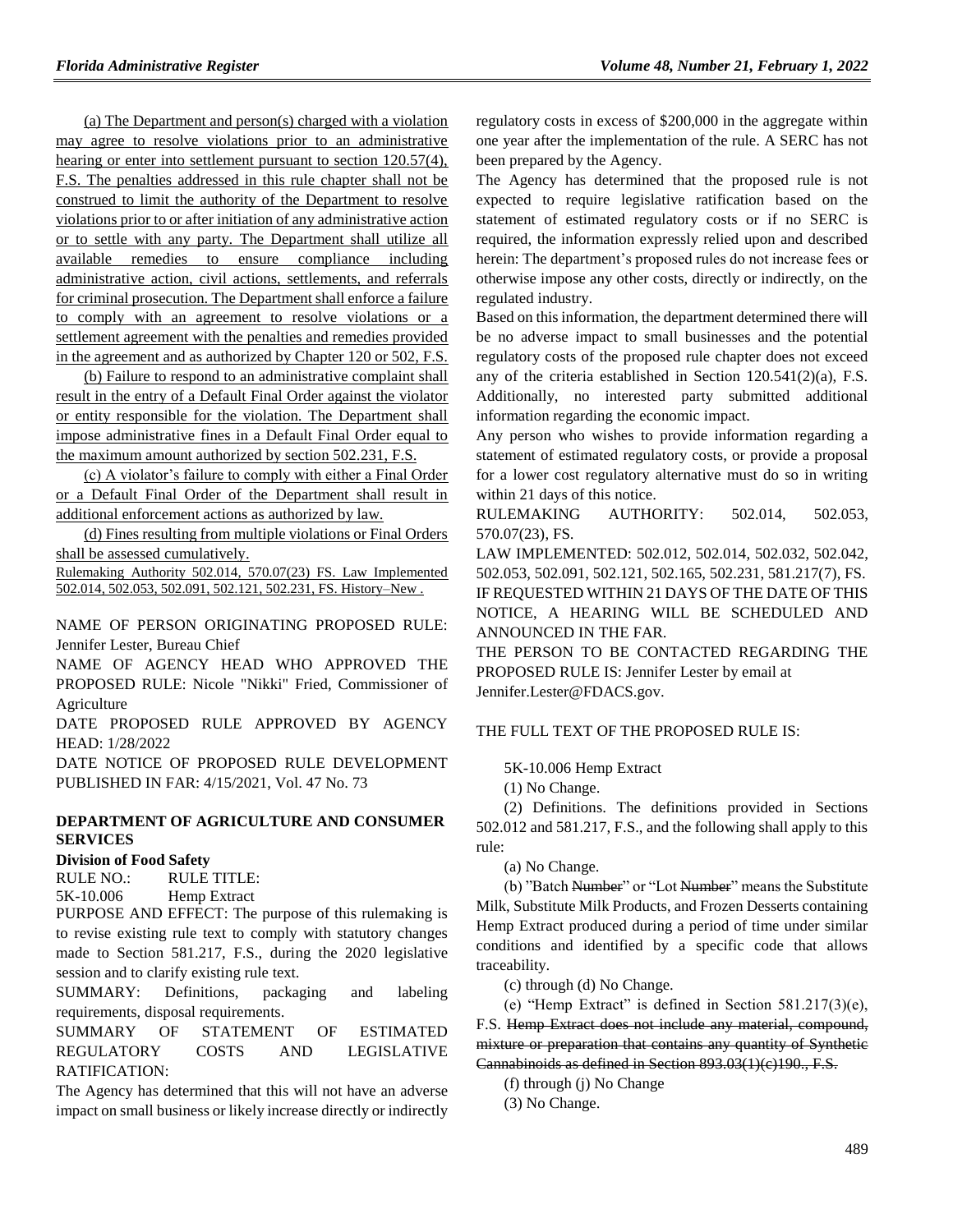(4) Requirements.

(a) Substitute Milk, Substitute Milk Products, and Frozen Desserts containing Hemp Extract must originate be obtained from an Approved Source. The Hemp Frozen Dessert Manufacturer, Hemp Substitute Milk Manufacturer, or Hemp Substitute Milk Product Manufacturer shall provide to the department, upon request, a valid dairy or food safety license/permit and the most recent dairy or food safety inspection report from the Approved Source.

(b) No Change.

(c) Substitute Milk, Substitute Milk Products, and Frozen Desserts containing Hemp Extract shall not contain a Total delta-9 tetrahydrocannabinol concentration of more than 0.3% on a dry weight basis.

(5) No Change.

(a) through (e) No Change.

(f) Cannabinoid Limits. Total delta-9 tetrahydrocannabinol concentration shall not exceed 0.3% on a dry weight basis.

(g) No Change.

(6) Labeling.

(a) Substitute Milk, Substitute Milk Products, and Frozen Desserts containing Hemp Extract must be labeled in accordance with Chapter 502, F.S., Section 581.217(7), F.S., and 21 CFR 101 and must declare the number of milligrams of Hemp Extract. The label must also contain the name and address of the manufacturer. 21 CFR 101 (Revised April

1, 2019) is hereby incorporated by reference and available online a[t](https://www.flrules.org/Gateway/reference.asp?No=Ref-11459)

[http://www.flrules.org/Gateway/reference.asp?No=Ref-11459.](https://www.flrules.org/Gateway/reference.asp?No=Ref-11459)

(b) The serving size shall be displayed on the nutrition facts label of the product. If specific cannabinoids are marketed, the number of milligrams of each cannabinoid per serving must be declared on the label.

(c) No Change.

(7) Disposal.

(a) Laboratory samples found to contain more than a Total delta-9 tetrahydrocannabinol concentration of 0.3% on a dry weight basis shall be disposed of in accordance with 21 CFR 1317. 21 CFR 1317 (Revised April 1, 2019) is hereby incorporated by reference and available online at [http://www.flrules.org/Gateway/reference.asp?No=Ref-](https://www.flrules.org/Gateway/reference.asp?No=Ref-)11460.

(b) Substitute Milk, Substitute Milk Products, or Frozen Desserts containing a Total delta-9 tetrahydrocannabinol concentration that exceeds 0.3% on a dry weight basis shall be detained pursuant to Section 502.014, F.S. Substitute Milk, Substitute Milk Products, or Frozen Desserts containing a Total delta-9 tetrahydrocannabinol concentration that exceeds 0.3% on a dry weight basis which have been detained pursuant to Section 502.014, F.S., shall not be further subdivided or renumbered such that the integrity of the lot for identification is

not maintained. The establishment shall not dispose of the Substitute Milk, Substitute Milk Products, or Frozen Desserts in any manner until written permission is given by the department or a court of competent jurisdiction.

(c) Upon receipt of written permission by the department or a court of competent jurisdiction, the Substitute Milk, Substitute Milk Products, or Frozen Desserts shall be disposed of in accordance with the Hemp Waste Disposal Manual FDACS-08115,  $06/21$   $10/19$ , incorporated in paragraph 5B-57.014(6)(b), F.A.C., or in the manner provided for by a court of competent jurisdiction. Upon destruction of the product, the establishment shall notify the department via Notice of Disposal FDACS-14419, 10/19, incorporated in paragraph 5K-4.034(7)(c), F.A.C.

(8) No Change.

Rulemaking Authority 502.014, 502.053, 570.07(23) FS. Law Implemented 502.012, 502.014, 502.032, 502.042, 502.053, 502.091, 502.121, 502.165, 502.231, 581.217(7) FS. History–New 1-1-20, Amended\_\_\_\_\_.

NAME OF PERSON ORIGINATING PROPOSED RULE: Jennifer Lester, Bureau Chief.

NAME OF AGENCY HEAD WHO APPROVED THE PROPOSED RULE: Nicole "Nikki" Fried, Commissioner of Agriculture.

DATE PROPOSED RULE APPROVED BY AGENCY HEAD: 1/28/2022

DATE NOTICE OF PROPOSED RULE DEVELOPMENT PUBLISHED IN FAR: June 10, 2020, Vol. 46 No. 113

## Section III

Notice of Changes, Corrections and Withdrawals

# **NONE**

Section IV Emergency Rules

# NONE

# Section V Petitions and Dispositions Regarding Rule Variance or Waiver

[DEPARTMENT OF MANAGEMENT SERVICES](https://www.flrules.org/gateway/department.asp?id=60) [E911 Board](https://www.flrules.org/gateway/organization.asp?id=958) RULE NO.: RULE TITLE: [60FF1-5.003](https://www.flrules.org/gateway/ruleNo.asp?id=60FF1-5.003) 911 Grant Programs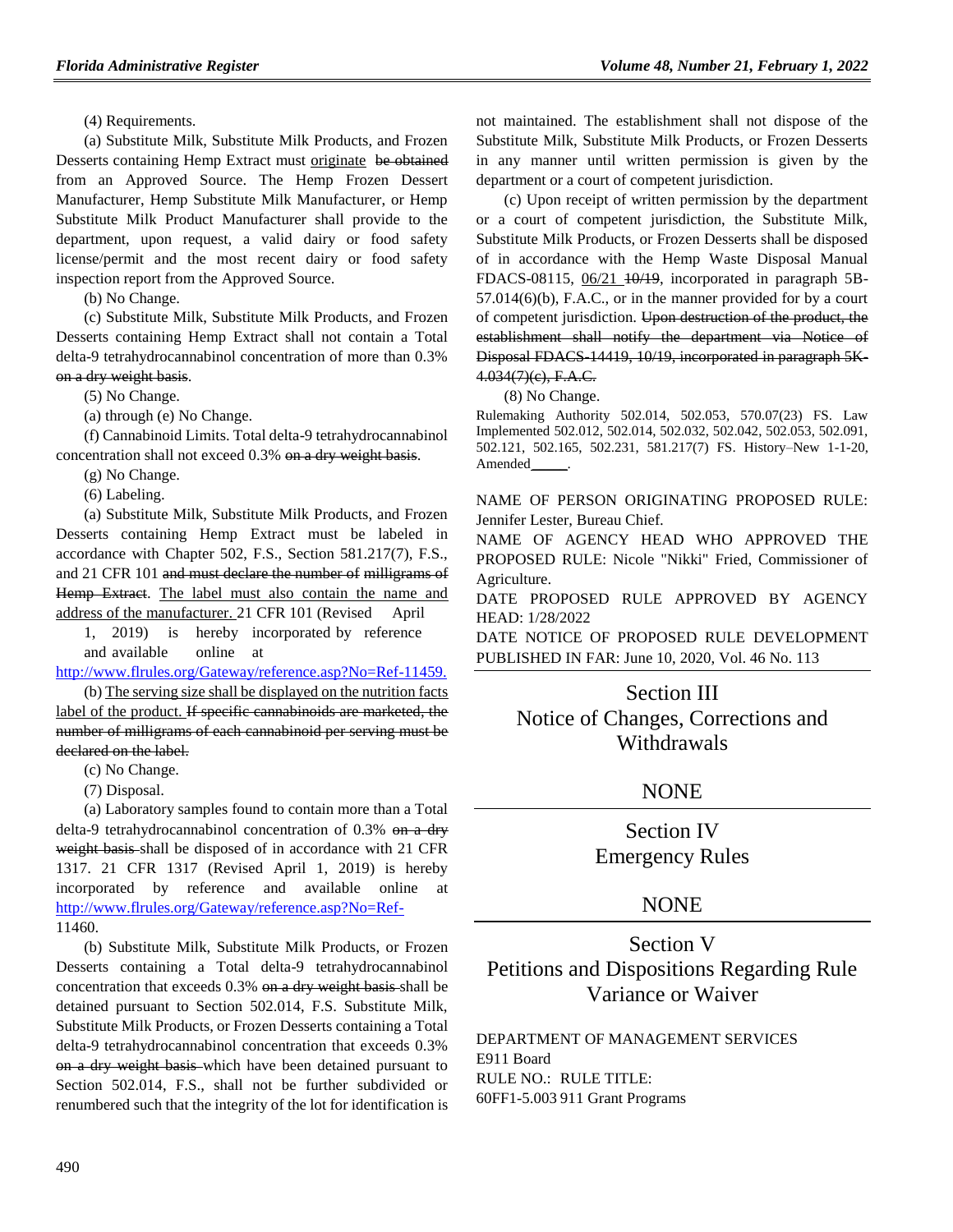NOTICE IS HEREBY GIVEN that on January 27, 2022, the E911 Board, received a petition for variance or waiver filed by Collier County Sheriff's Office. This petition supersedes the Petition published December 28, 2021, in the F.A.R. The Petitioner is seeking a variance of paragraph 60FF1- 5.003(2)(a), F.A.C., which states, in part that the applicant must provide the completed, signed Application Form, and associated quotes. The grant application must be postmarked or delivered by hand or email to: E911BoardElectronicGrantReports@dms.fl.gov on or before the submission date specified in the E911 Board notification of a State E911 Program as published in the Florida Administrative Register. Comments on this petition should be filed with Matthew Matney, Chairman, E911 Board, 4030 Esplanade Way, Suite 135F, Tallahassee, Florida 32399-0950, within 14 days of publication of this notice.

A copy of the Petition for Variance or Waiver may be obtained by contacting: Matthew Matney, Chairman, E911 Board, at the above address or telephone: (850)922-4135, or by electronic mail: Matthew.Matney@dms.myflorida.com.

[DEPARTMENT OF BUSINESS AND PROFESSIONAL](https://www.flrules.org/gateway/department.asp?id=61)  [REGULATION](https://www.flrules.org/gateway/department.asp?id=61)

[Board of Accountancy](https://www.flrules.org/gateway/organization.asp?id=280)

RULE NO.: RULE TITLE:

[61H1-28.0052](https://www.flrules.org/gateway/ruleNo.asp?id=61H1-28.0052) Number of Sittings, and Granting of Credit, Release of Grades and Completion of Examination, Transition Rules

The Board of Accountancy hereby gives notice: of the issuance of an Order Denying the Petition for Variance or Waiver, filed on November 2, 2021, by William Solano. The Notice of Petition for Waiver or Variance was published in Vol. 47, No. 227, of the November 23, 2021, Florida Administrative Register. Petitioner sought a waiver or variance of paragraph 61H1-28.0052(1)(b), F.A.C., regarding the timeframes with respect to the CPA Examination, which requires that candidates must pass all four sections of the CPA Examination within a rolling eighteen-month period, which begins on the NASBA grade release date for the first test section(s) passed. The Board considered the instant Petition at a duly-noticed public meeting held on December 17, 2021, via telephone and video conference.

The Board's Order, filed on January 12, 2022, denied the petition stating that Petitioner's request does not meet the requirements for variance or waiver of the rule.

A copy of the Order or additional information may be obtained by contacting: Roger Scarborough, Division Director, Board of Accountancy, 240 NW 76th Dr., Suite A, Gainesville, Florida 32607, Roger.Scarborough@myfloridalicense.com.

## [DEPARTMENT OF BUSINESS AND PROFESSIONAL](https://www.flrules.org/gateway/department.asp?id=61)  [REGULATION](https://www.flrules.org/gateway/department.asp?id=61)

[Board of Accountancy](https://www.flrules.org/gateway/organization.asp?id=280)

RULE NO.: RULE TITLE:

[61H1-27.002C](https://www.flrules.org/gateway/ruleNo.asp?id=61H1-27.002)oncentrations in Accounting and Business

The Board of Accountancy hereby gives notice: of the issuance of an Order regarding the Petition for Waiver or Variance, filed on August 16, 2021, by Stephen Maranto. The Notice of Petition for Waiver or Variance was published in Vol. 47, No. 171, of the September 2, 2021, Florida Administrative Register. Petitioner sought a waiver or variance of paragraph 61H1- 27.002(2)(a), Florida Administrative Code, which requires: (a) 30 semester or 45 quarter hours in accounting education at the upper division level which shall include coverage of auditing, cost and managerial accounting, financial accounting, and taxation.

The Board considered the instant Petition at a duly-noticed public meeting, held September 24, 2021, via telephone and video conference.

The Board's Order, filed on October 25, 2021, denied the petition stating that Petitioner's request does not meet the requirements for variance or waiver of the rule.

A copy of the Order or additional information may be obtained by contacting: Roger Scarborough, Division Director, Board of Accountancy, 240 NW 76th Dr., Suite A, Gainesville, Florida 32607, Roger.Scarborough@myfloridalicense.com.

[DEPARTMENT OF BUSINESS AND PROFESSIONAL](https://www.flrules.org/gateway/department.asp?id=61)  [REGULATION](https://www.flrules.org/gateway/department.asp?id=61)

[Board of Accountancy](https://www.flrules.org/gateway/organization.asp?id=280)

The Board of Accountancy hereby gives notice: that the Petition filed by John Tohme, on September 29, 2021, seeking a variance or waiver of paragraph 61H1-27.002(2)(a), F.A.C., has been withdrawn. The Notice of Petition was published in Vol. 47 No. 199 of the October 13, 2021, issue of the Florida Administrative Register.

A copy of the Order or additional information may be obtained by contacting: Roger Scarborough, Division Director, Board of Accountancy, 240 NW 76th Dr., Suite A, Gainesville, Florida 32607, or by email to Roger.Scarborough@myfloridalicense.com.

[DEPARTMENT OF BUSINESS AND PROFESSIONAL](https://www.flrules.org/gateway/department.asp?id=61)  [REGULATION](https://www.flrules.org/gateway/department.asp?id=61)

#### [Board of Accountancy](https://www.flrules.org/gateway/organization.asp?id=280)

The Board of Accountancy hereby gives notice: of the issuance of an Order Denying the Petitions for Variance or Waiver, filed on October 15, 2021, by John McBride. The Notices of Petition for Waiver or Variance were published in Vol. 47, No. 225, of the November 19, 2021, Florida Administrative Register. Petitioner sought a waiver or variance of subsections 61H1- 33.006(1), (2), F.A.C., which required each Florida certified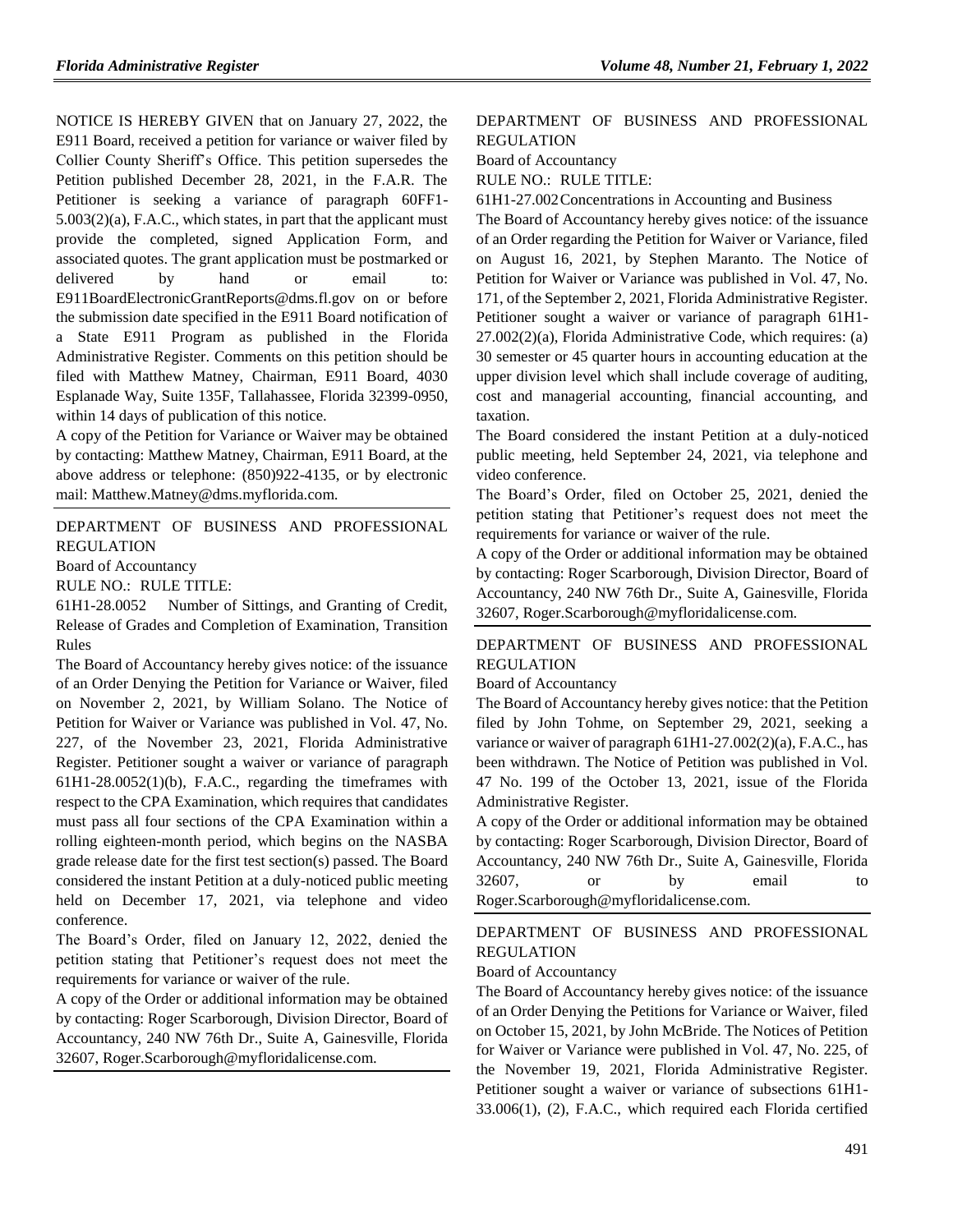public accountant who has requested inactive status or became delinquent, as distinguished from a Florida certified public accountant whose certificate or license has been suspended, who desires to become an active Florida certified public accountant, i.e., engage or reengage in the practice of public accounting in Florida, shall apply for such reactivation by completing and submitting to the Department Form DBPR CPA 7 – CPA Change of Status Application. However, if a license is delinquent on January 1 for failure to comply with Rule 61H1- 33.003, F.A.C., through failure to report compliance with continuing professional education requirements by the immediately prior December 31st, a Florida certified public accountant may reactivate, pursuant to Section 473.311, F.S., by certifying the required hours have been completed, paying the fees required by Rules 61H1-31.003, 31.004 and 31.006, F.A.C., by March 15 of the same year of the delinquency. Petitioner also sought a waiver or variance of Rules 61H1- 31.004 and 31.006, F.A.C., which requires that each Florida certified public accountant for reactivation of a delinquent status license to active shall pay a fee of \$250.00 and also requires a delinquent status licensee pay a delinquency fee of \$25.00 when the licensee applies for active or inactive status. The Board considered the instant Petition at a duly-noticed public meeting held on December 17, 2021, via telephone and video conference.

The Board's Order, filed on January 12, 2022, denied the petition stating that Petitioner's request does not meet the requirements for variance or waiver of the rule.

A copy of the Order or additional information may be obtained by contacting: Roger Scarborough, Division Director, Board of Accountancy, 240 NW 76th Dr., Suite A, Gainesville, Florida 32607, Roger.Scarborough@myfloridalicense.com.

## [DEPARTMENT OF HEALTH](https://www.flrules.org/gateway/department.asp?id=64)

[Board of Opticianry](https://www.flrules.org/gateway/organization.asp?id=303) RULE NO.: RULE TITLE:

[64B12-16.008](https://www.flrules.org/gateway/ruleNo.asp?id=64B12-16.008) Enforcement

The Board of Opticianry hereby gives notice: of the issuance of an Order regarding the Petition for Waiver or Variance, which was filed on March 19, 2021, by Laura Del Valle. Petitioner was seeking a waiver or variance from subsection 64B12- 16.008(3), F.A.C., regarding apprenticeship requirements and training program. The Notice was published in Volume 47, No. 56, of the Florida Administrative Register, on March 23, 2021. The Board considered the instant Petition at a duly-noticed public telephonic meeting held May 26, 2021. The Board's Order, filed on June 1, 2021, granted the petition finding that Petitioner had established that the purpose of the underlying statute is being achieved by other means and that application of the above rule would cause a substantial hardship for or violate the principles of fairness.

A copy of the Order or additional information may be obtained by contacting: Kimberly Marshall, Executive Director, Board of Opticianry, 4052 Bald Cypress Way, Bin #C08, Tallahassee, Florida 32399-3258, (850)488-0595, or by electronic mail: Kimberly.Marshall@flhealth.gov.

# [DEPARTMENT OF HEALTH](https://www.flrules.org/gateway/department.asp?id=64) [Board of Podiatric Medicine](https://www.flrules.org/gateway/organization.asp?id=309)

NOTICE IS HEREBY GIVEN that on January 20, 2022, the Board of Podiatric Medicine, received a petition for variance or waiver filed by Dr. Ryan Apt, DPM. Petitioner seeks a variance or waiver of Rule 64B18-17.005, F.A.C., which requires that during the first biennium or within 24 months of initial licensure, whichever ends later, practitioners are required to obtain five (5) hours of continuing education in the subject area of risk management by attending one full day of a meeting of the Board of Podiatric Medicine at which disciplinary hearings are conducted. The practitioner is then exempt from any other continuing education requirements for his or her first renewal except for a 1-hour course on human trafficking and the hours mandated for prevention of medical errors and HIV/AIDS. Petitioner is also requesting a waiver for the in-person meeting with the board due to the current health crisis with Covid-19 and the variants.

Comments on this petition should be filed with the Board of Podiatric Medicine, 4052 Bald Cypress Way, Bin # C08, Tallahassee, Florida 32399-1708, within 14 days of publication of this notice.

A copy of the Petition for Variance or Waiver may be obtained by contacting: Janet Hartman, Executive Director, Board of Podiatric Medicine, 4052 Bald Cypress Way, Bin # C08, Tallahassee, Florida 32399-1708, or by electronic mail-Janet.Hartman@flhealth.gov.

# Section VI Notice of Meetings, Workshops and Public **Hearings**

# [DEPARTMENT OF AGRICULTURE AND CONSUMER](https://www.flrules.org/gateway/department.asp?id=5)  [SERVICES](https://www.flrules.org/gateway/department.asp?id=5)

[Division of Administration](https://www.flrules.org/gateway/organization.asp?id=161)

The CRAFT Foundation, Inc. Board of Directors announces a public meeting to which all persons are invited.

DATE AND TIME: Thursday, February 17, 2022, 9:00 a.m.

PLACE: Attendees may join the meeting in person at 600 N. Broadway Avenue, Suite 101, Bartow, FL 33830 or via Zoom web conferencing online at https://us02web.zoom.us/j/82010404229?pwd=ZG0yb0lVcV A4azdJNkdvb1NGOXBkdz09

GENERAL SUBJECT MATTER TO BE CONSIDERED: The CRAFT Foundation Board of Directors will conduct their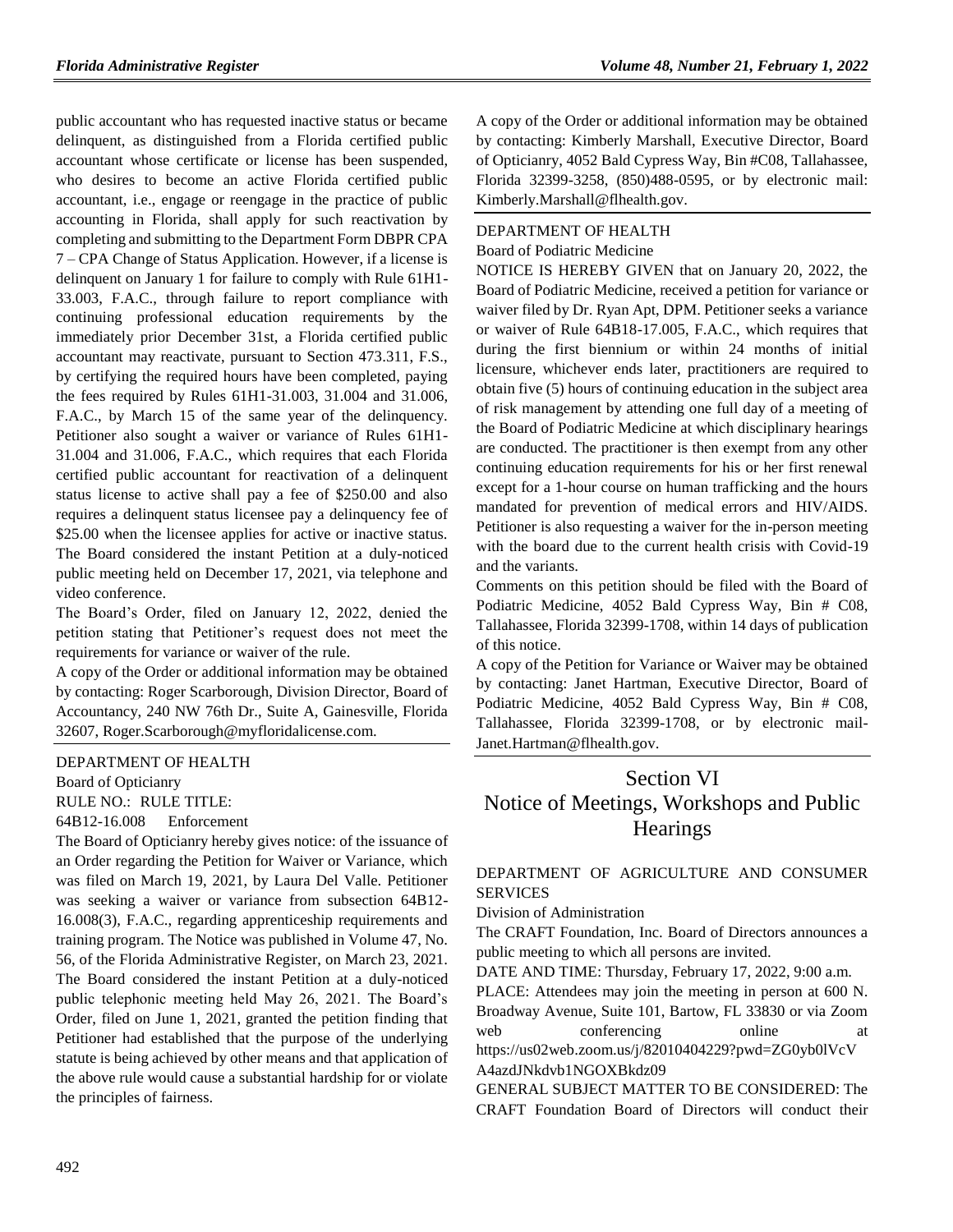monthly meeting to discuss and execute matters including, the review and approval of Cycle III projects, amendments to Cycle II projects, discussion regarding Cycle IV development and more.

A copy of the agenda may be obtained by contacting: Tamara Wood at 1(863)698-9276.

Pursuant to the provisions of the Americans with Disabilities Act, any person requiring special accommodations to participate in this workshop/meeting is asked to advise the agency at least 2 days before the workshop/meeting by contacting: Tamara Wood at 1(863)698-9276. If you are hearing or speech impaired, please contact the agency using the Florida Relay Service, 1(800)955-8771 (TDD) or 1(800)955- 8770 (Voice).

#### [DEPARTMENT OF EDUCATION](https://www.flrules.org/gateway/department.asp?id=6)

[Division of Florida Colleges](https://www.flrules.org/gateway/organization.asp?id=212)

The Florida State College at Jacksonville District Board of Trustees announce the following meetings, which are open to the public.

DATE AND TIMES: Tuesday, February 8, 2022

PLACE: FSCJ Advanced Technology Center (ATC), 401 West State St., Jacksonville, FL 32202

FINANCE & AUDIT COMMITTEE QUARTERLY MEETING: 10:45 a.m. – 11:45 a.m.

PLACE: ATC, Room T-116

GENERAL SUBJECT MATTER(S) TO BE CONSIDERED:

Financial matters of the College

BOARD WORKSHOP: 12:00 Noon – 1:00 p.m.

PLACE: ATC, Room T-140

GENERAL SUBJECT MATTER(S) TO BE CONSIDERED:

FSCJ Program Overview: Engineering & Industry

REGULAR MEETING: 1:00 p.m. – 2:30 p.m.

PLACE: ATC, Rooms T-140 & 141

GENERAL SUBJECT MATTER(S) TO BE CONSIDERED: Regular meeting

Agenda copies may be obtained by contacting: Kimberli Sodek, Office of the College President (OCP) Administration Support Manager at [Kim.Sodek@fscj.edu.](mailto:Kim.Sodek@fscj.edu) Copies of the agenda for the meetings will be available for inspection beginning Tuesday, February 1, 2022, and copies will be provided upon written request and the payment of approved duplicating charges. Any person requesting to address agenda items at the Board of Trustees regular meeting will be provided an opportunity to do so by appearing before the Board\* at the meeting. If any person decides to appeal any decision made by the Board with respect to any matter considered at the regular meeting, he/she will need to ensure that a verbatim record of the proceeding is made, which record includes the testimony and evidence from which the appeal is to be issued.

Pursuant to the provisions of the Americans with Disabilities Act, any person requiring special accommodations to attend the meetings is asked to advise the agency at least 24 hours before the meetings by contacting: The OCP Administration Support Manager Kimberli Sodek at (904)632-3205 or [Kim.Sodek@fscj.edu.](mailto:Kim.Sodek@fscj.edu) If you are hearing or speech impaired, please contact the agency using the Florida Relay Service, 1(800)955-8771 (TDD) or 1(800)955-8770 (Voice).

Florida State College at Jacksonville does not discriminate against any person on the basis of race, disability, color, ethnicity, national origin, religion, gender, age, sex, sexual orientation/expression, marital status, veteran status, pregnancy or genetic information in its programs, activities and employment. For more information, visit FSCJ's Equal Access/Equal Opportunity page.

For more information, you may contact: Kimberli Sodek, OCP Administration Support Manager at (904)632-3205 or [Kim.Sodek@fscj.edu.](mailto:Kim.Sodek@fscj.edu)

Please refer to the FSCJ DBOT webpage for procedures/information regarding appearing before the Board as to "Public Comments." The FSCJ DBOT webpage is located within the College's website at: [www.fscj.edu/dbot.](http://www.fscj.edu/dbot)

#### [REGIONAL PLANNING COUNCILS](https://www.flrules.org/gateway/department.asp?id=29)

[West Florida Regional Planning Council](https://www.flrules.org/gateway/organization.asp?id=57)

The Florida-Alabama Transportation Planning Organization (TPO) Board and Committees announces a public meeting to which all persons are invited.

DATE AND TIME: Wednesday, February 9, 2022, 9:00 a.m.

PLACE: Pensacola Bay Center, 201 E. Gregory Street, Pensacola, FL

GENERAL SUBJECT MATTER TO BE CONSIDERED: Florida-Alabama Transportation Planning Organization and Advisory Committees to Meet in February

The Florida-Alabama Transportation Planning Organization (TPO) will hold a public meeting at 9:00 a.m., Wednesday, February 9, 2022, at the Pensacola Bay Center, 201 E. Gregory St., Pensacola, Fla. The Technical Coordinating Committee (TCC) will meet Monday, February 7, 2022, 10:00 a.m. and the Citizens' Advisory Committee (CAC) will meet Monday, February 7, 2022, 5:30 p.m. Both advisory committees will meet at the Pensacola Bay Center, 201 E. Gregory St., Pensacola, Fla

The TPO and advisory committee meetings will be held in person at the above location. However, for the convenience of our community members, the meeting can be accessed online via GoToWebinar or by phone. All in-person participants are encouraged to follow CDC COVID-19 guidelines and social distancing recommendations

Join us live via GoToWebinar! \*Please note the change in virtual venue\*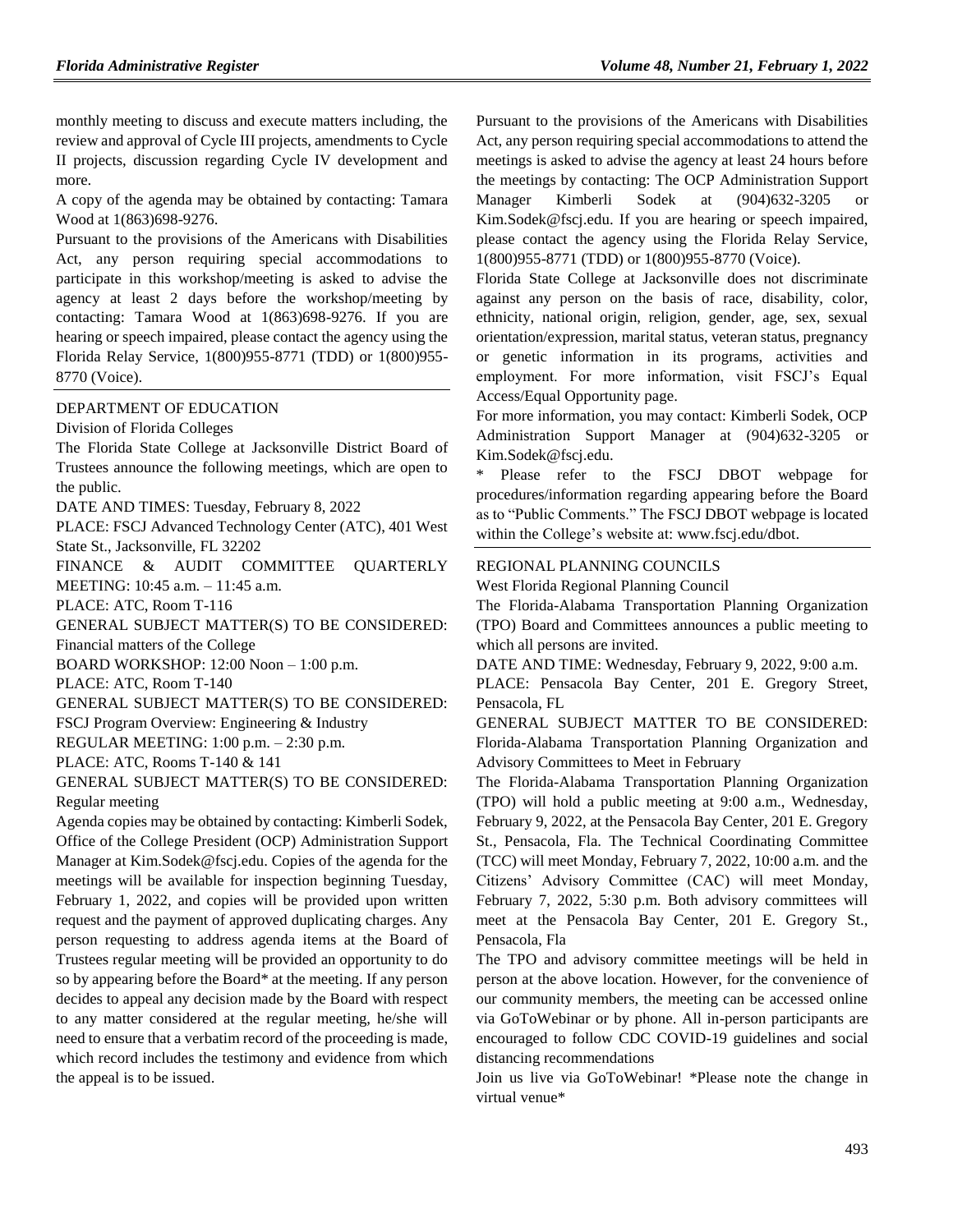1. Click to register and a link to the Webinar will be emailed to you:

www.gotostage.com/channel/ecrc

2. When it's time for the webinar, click the emailed link, then choose one of the following audio options:

TO USE YOUR COMPUTER'S AUDIO:

When the Webinar begins, you will be connected to audio using your computer's microphone and speakers (VoIP). A headset is recommended.

-- OR --

## TO USE YOUR TELEPHONE:

If you prefer to use your phone, you must select "Use Telephone" after joining the webinar and call in using the numbers below.

A full agenda can be viewed at www.ecrc.org/FLALTPOMeetings. Public input is valuable to the TPO, we encourage our communities to submit input through a variety of avenues. Comments for public forum can be submitted via eComment Card, email, or phone, learn how at www.ecrc.org/FLALPublicForum. All comments submitted will be disseminated to the board. Please email publicinvolvement@ecrc.org with additional question or concerns.

Para informacion en espanol, puede llamar a Ada Clark al (850)332-7976, ext. 278 o TTY 711. Si necesita acomodaciones especiales, por favor llame 48 horas de antemanos.

Participation is solicited without regard to race, color, national origin, age, sex, religion, disability, or family status. Persons who believe they have been discriminated against on these conditions may file a complaint with the Title VI Coordinator, (850)332-7976, ext. 220.

The Florida-Alabama TPO is staffed by the Emerald Coast Regional Council, a regional entity providing professional technical assistance, planning, coordinating, and advisory services to local governments, state and federal agencies, and the public to preserve and enhance the quality of life in northwest Florida.

A copy of the agenda may be obtained by contacting: Public Involvement at publicinvolvement@ecrc.org or by visiting www.ecrc.org/FLALTPOMeetings.

Pursuant to the provisions of the Americans with Disabilities Act, any person requiring special accommodations to participate in this workshop/meeting is asked to advise the agency at least 48 hours before the workshop/meeting by contacting: Public Involvement at publicinvolvement@ecrc.org. If you are hearing or speech impaired, please contact the agency using the Florida Relay Service, 1(800)955-8771 (TDD) or 1(800)955-8770 (Voice).

# [METROPOLITAN PLANNING ORGANIZATIONS](https://www.flrules.org/gateway/department.asp?id=35) [Orlando Urban Area](https://www.flrules.org/gateway/organization.asp?id=90)

The Central Florida MPO Alliance announces a public meeting to which all persons are invited.

DATE AND TIME: Friday, February 4, 2022, 10:00 a.m.

PLACE: MetroPlan Orlando, 250 South Orange Avenue, Suite 200, Orlando FL 32801

GENERAL SUBJECT MATTER TO BE CONSIDERED: Regular scheduled Central Florida MPO Alliance (CFMPOA) Meeting

A copy of the agenda may be obtained by contacting: Lisa Smith, Board Services Coordinator, MetroPlan Orlando, 250 South Orange Avenue, Suite 200, Orlando FL 32801, (407)481- 5672, ext. 307.

Pursuant to the provisions of the Americans with Disabilities Act, any person requiring special accommodations to participate in this workshop/meeting is asked to advise the agency at least 3 days before the workshop/meeting by contacting: Lisa Smith, Board Services Coordinator, MetroPlan Orlando, 250 South Orange Avenue, Suite 200, Orlando FL 32801, (407)481-5672, ext. 307. If you are hearing or speech impaired, please contact the agency using the Florida Relay Service, 1(800)955-8771 (TDD) or 1(800)955-8770 (Voice).

If any person decides to appeal any decision made by the Board with respect to any matter considered at this meeting or hearing, he/she will need to ensure that a verbatim record of the proceeding is made, which record includes the testimony and evidence from which the appeal is to be issued.

For more information, you may contact: Lisa Smith, Board Services Coordinator, MetroPlan Orlando, 250 South Orange Avenue, Suite 200, Orlando FL 32801, (407)481-5672, ext. 307.

## [WATER MANAGEMENT DISTRICTS](https://www.flrules.org/gateway/department.asp?id=40)

[Northwest Florida Water Management District](https://www.flrules.org/gateway/organization.asp?id=120)

The Northwest Florida Water Management District announces a public meeting to which all persons are invited.

DATE AND TIMES: February 10, 2022, 1:00 p.m., ET Governing Board Meeting; 1:05 p.m., ET Public Hearing on Consideration of Regulatory Matters, 1:10 p.m., ET Public Hearing on Florida Forever 2022 District Work Plan

PLACE: 81 Water Management Drive, Havana, Florida 32333 GENERAL SUBJECT MATTER TO BE CONSIDERED: District business. Consideration of Amendment No. 2 to the Fiscal Year 2021-2022 Budget – Realignment of Budget A copy of the agenda may be obtained by contacting: Savannah Shell, (850)539-5999 or online at http://www.nwfwater.com/About/Governing-Board/Board-

Meetings-Agendas.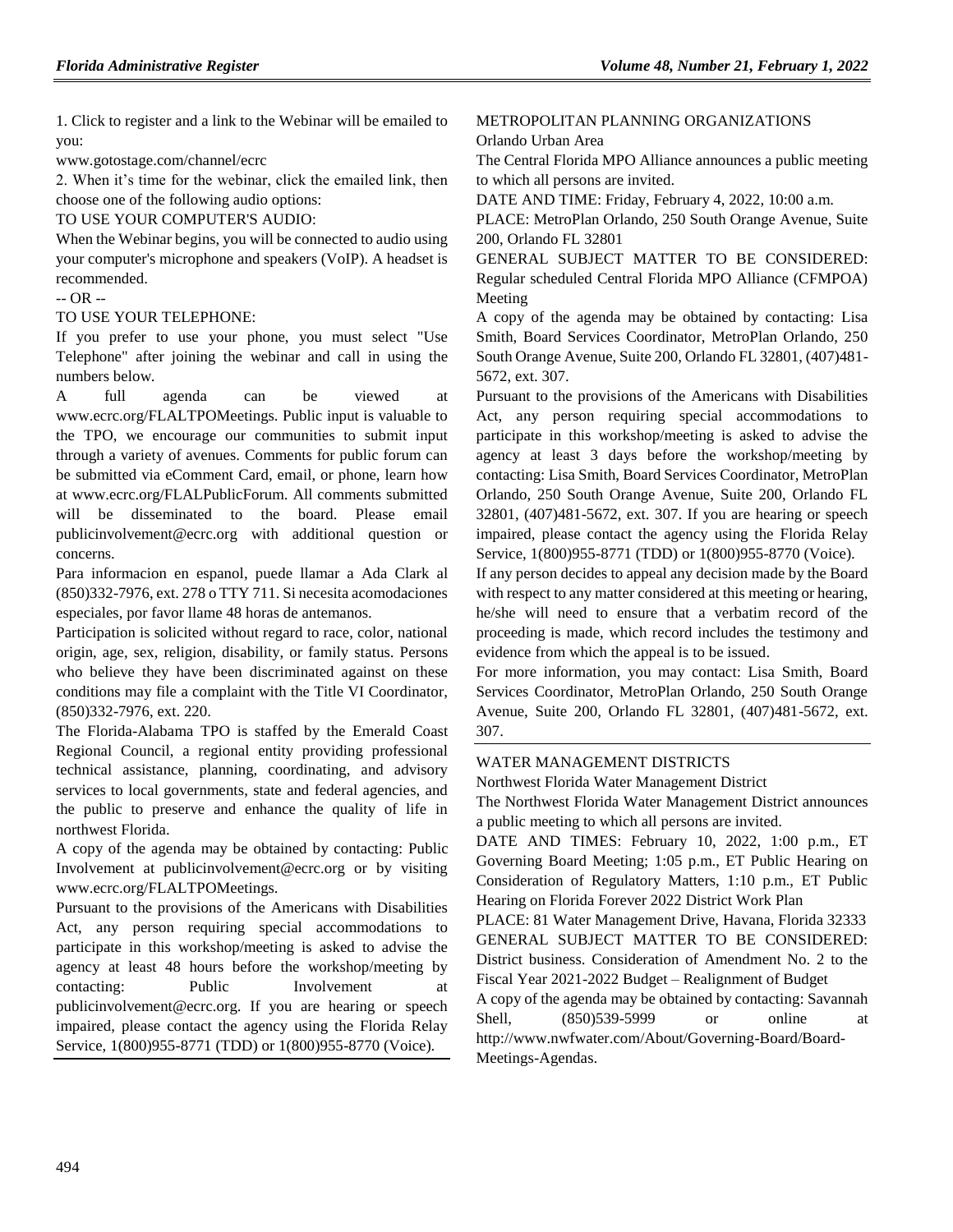Pursuant to the provisions of the Americans with Disabilities Act, any person requiring special accommodations to participate in this workshop/meeting is asked to advise the agency at least 72 hours before the workshop/meeting by contacting: Savannah Shell, (850)539-5999. If you are hearing or speech impaired, please contact the agency using the Florida Relay Service, 1(800)955-8771 (TDD) or 1(800)955-8770 (Voice).

If any person decides to appeal any decision made by the Board with respect to any matter considered at this meeting or hearing, he/she will need to ensure that a verbatim record of the proceeding is made, which record includes the testimony and evidence from which the appeal is to be issued.

#### [WATER MANAGEMENT DISTRICTS](https://www.flrules.org/gateway/department.asp?id=40)

[South Florida Water Management District](https://www.flrules.org/gateway/organization.asp?id=124)

The South Florida Water Management District announces a public meeting to which all persons are invited.

DATE AND TIME: Thursday, February 10, 2022, 9:00 a.m., Governing Board Monthly Meeting

PLACE: SFWMD Headquarters, B-1 Building, 3301 Gun Club Road, West Palm Beach, FL 33406

Members of the public may participate and provide public comment in-person or via Zoom, a media technology free for the public to use.

GENERAL SUBJECT MATTER TO BE CONSIDERED: The Governing Board of the South Florida Water Management District will discuss and consider District business, including regulatory and non-regulatory matters.

The public and stakeholders will have an opportunity to view and comment on the meetings by attending in person or utilizing the following https://sfwmdgov.zoom.us/webinar/register/WN\_SmMNlaXeQn2-

DA36tinF3A. The link will go live at approximately 9:00 a.m. on February 10, 2022.

The Governing Board may take official action at the meetings on any item appearing on the agenda and on any item that is added to the agenda as a result of a change to the agenda approved by the presiding officer of the meeting pursuant to Section 120.525, Florida Statutes.

A copy of the agenda may be obtained by contacting: The agenda will be posted to the District's website www.SFWMD.gov/meetings, seven days prior to the meeting. Or, you can email Rosie Byrd at rbyrd@sfwmd.gov.

Pursuant to the provisions of the Americans with Disabilities Act, any person requiring special accommodations to participate in this workshop/meeting is asked to advise the agency at least seven days before the workshop/meeting by contacting: Rosie Byrd, District Clerk, rbyrd@sfwmd.gov. If you are hearing or speech impaired, please contact the agency using the Florida Relay Service, 1(800)955-8771 (TDD) or 1(800)955-8770 (Voice).

If any person decides to appeal any decision made by the Board with respect to any matter considered at this meeting or hearing, he/she will need to ensure that a verbatim record of the proceeding is made, which record includes the testimony and evidence from which the appeal is to be issued.

For more information, you may contact: Rosie Byrd at rbyrd@sfwmd.gov.

## [DEPARTMENT OF BUSINESS AND PROFESSIONAL](https://www.flrules.org/gateway/department.asp?id=61)  [REGULATION](https://www.flrules.org/gateway/department.asp?id=61)

[Electrical Contractors' Licensing Board](https://www.flrules.org/gateway/organization.asp?id=276)

The Electrical Contractors' Licensing Board announces a telephone conference call to which all persons are invited.

DATE AND TIME: Tuesday, February 22, 2022, 10:00 a.m. ET

PLACE: Probable Cause Panel GoToMeeting and Telephone Conference Call (Closed to the Public).

GENERAL SUBJECT MATTER TO BE CONSIDERED: Probable Cause Panel (Closed to the Public).

A copy of the agenda may be obtained by contacting: The Electrical Contractors' Licensing Board, 2601 Blair Stone Road, Tallahassee, Florida 32399, (850)487-1395.

Pursuant to the provisions of the Americans with Disabilities Act, any person requiring special accommodations to participate in this workshop/meeting is asked to advise the agency at least 3 days before the workshop/meeting by contacting: The Electrical Contractors' Licensing Board, 2601 Blair Stone Road, Tallahassee, Florida 32399, (850)487-1395. If you are hearing or speech impaired, please contact the agency using the Florida Relay Service, 1(800)955-8771 (TDD) or 1(800)955-8770 (Voice).

If any person decides to appeal any decision made by the Board with respect to any matter considered at this meeting or hearing, he/she will need to ensure that a verbatim record of the proceeding is made, which record includes the testimony and evidence from which the appeal is to be issued.

For more information, you may contact: The Electrical Contractors' Licensing Board, 2601 Blair Stone Road, Tallahassee, Florida 32399, (850)487-1395.

## [DEPARTMENT OF BUSINESS AND PROFESSIONAL](https://www.flrules.org/gateway/department.asp?id=61)  [REGULATION](https://www.flrules.org/gateway/department.asp?id=61)

[Florida Real Estate Appraisal Board](https://www.flrules.org/gateway/organization.asp?id=282)

The Probable Cause Panel of the Florida Real Estate Appraisal Board announces a telephone conference call to which all persons are invited.

DATE AND TIME: Tuesday, February 8, 2022, 9:00 a.m. ET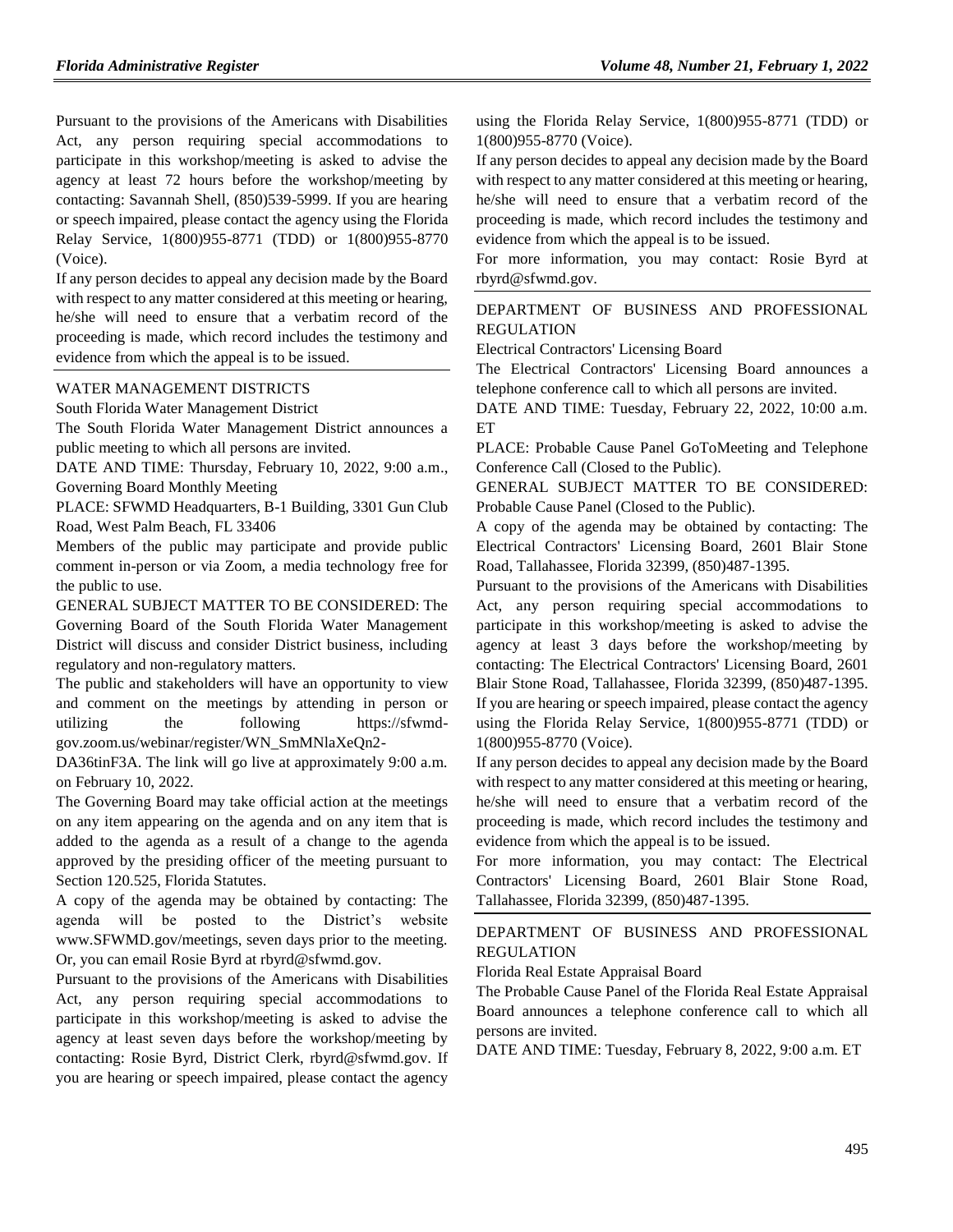PLACE: Teleconference meeting to be facilitated from Zora Neale Hurston Building, North Tower, Suite N901, 400 W. Robinson St., Orlando, FL 32801

GENERAL SUBJECT MATTER TO BE CONSIDERED: To conduct a private meeting to review cases to determine probable cause. All or part of this meeting may be conducted as a teleconference in order to permit maximum participation of the Probable Cause Panel and its counsel

A copy of the agenda may be obtained by contacting: DREAppraisalSection@myfloridalicense.com.

Pursuant to the provisions of the Americans with Disabilities Act, any person requiring special accommodations to participate in this workshop/meeting is asked to advise the agency at least 5 days before the workshop/meeting by contacting: Division of Real Estate, (407)481-5662. If you are hearing or speech impaired, please contact the agency using the Florida Relay Service, 1(800)955-8771 (TDD) or 1(800)955- 8770 (Voice).

If any person decides to appeal any decision made by the Board with respect to any matter considered at this meeting or hearing, he/she will need to ensure that a verbatim record of the proceeding is made, which record includes the testimony and evidence from which the appeal is to be issued.

For more information, you may contact: Division of Real Estate, (407)481-5662.

### [DEPARTMENT OF ENVIRONMENTAL PROTECTION](https://www.flrules.org/gateway/department.asp?id=62)

The Florida Department of Environmental Protection, Office of Resilience and Coastal Protection and University of Florida announces a public meeting to which all persons are invited. DATES AND TIMES: Tuesday, March 1, 2022, 6:00 p.m. – 8:00 p.m.; Thursday, March 3, 2022, 6:00 p.m. – 8:00 p.m. PLACE: This is an online event; registration is free through Eventbrite:

https://www.eventbrite.com/e/dep-coral-reef-prog-

stakeholder-engagement-project-committee-meeting-tickets-242427125057

Registrants will receive a zoom link to attend the meeting. GENERAL SUBJECT MATTER TO BE CONSIDERED: DEP's Coral Reef Conservation Program is supporting a Southeast Florida Coral Reef Initiative (SEFCRI) stakeholder engagement project. Selected participants, or committee members, will represent various fisheries-related stakeholder groups to harness the capacity of the fishing community (fishing stakeholders and industry) to advance conservation of the Kristin Jacobs Coral Reef Ecosystem Conservation Area (Coral ECA). This capacity includes knowledge/experience, outreach/advocacy, and standing and commitment to achieving conservation outcomes for resources and the coral reef ecosystem. During this 11th committee meeting, facilitators

will lead discussions with committee members regarding the following:

• Review emerging recommendations

• Discuss upcoming public meeting

A copy of the agenda may be obtained by contacting: Katie Lizza by email: Kaitlyn.Lizza@floridadep.gov, or phone (561)681-6630.

Pursuant to the provisions of the Americans with Disabilities Act, any person requiring special accommodations to participate in this workshop/meeting is asked to advise the agency at least 48 hours before the workshop/meeting by contacting: Katie Lizza at Kaitlyn.Lizza@floridadep.gov. If you are hearing or speech impaired, please contact the agency using the Florida Relay Service, 1(800)955-8771 (TDD) or 1(800)955-8770 (Voice).

#### DEPARTMENT OF ENVIRONMENTAL PROTECTION

The Florida Department of Environmental Protection announces a public meeting to which all persons are invited.

DATE AND TIME: Thursday, February 10, 2022, 10:00 a.m. ET

PLACE: Straughn IFAS Extension Professional Development Center, Ballroom, 2142 Shealy Dr., Gainesville FL 32608, and online.

GENERAL SUBJECT MATTER TO BE CONSIDERED: The [Blue-Green Algae Task Force](https://protectingfloridatogether.gov/state-action/blue-green-algae-task-force) will discuss onsite sewage treatment and disposal systems (OSTDS) and consider the recommendations of the OSTDS Technical Advisory Committee in advance of final DEP rulemaking, especially as they relate to water quality and harmful algal blooms. The physical placement of OSTDS, the application of innovative OSTDS technologies and the replacement of some OSTDS with sewer can improve water quality and help reduce the occurrence and severity of harmful algal blooms.

The public and stakeholders will have an opportunity to view and participate in the task force meeting in person or by utilizing the following link: [https://attendee.gotowebinar.com/register/4414154776939770](https://attendee.gotowebinar.com/register/4414154776939770891) [891.](https://attendee.gotowebinar.com/register/4414154776939770891) This link can also be found on the department's website at https://floridadep.gov/Blue-GreenAlgaeTaskForce. The

meeting will go live at approximately 10:00 a.m. ET on February 10, 2022.

A copy of the agenda will be posted at [https://floridadep.gov/Blue-GreenAlgaeTaskForce.](https://floridadep.gov/Blue-GreenAlgaeTaskForce)

Pursuant to the provisions of the Americans with Disabilities Act, any person requiring special accommodations to participate in this meeting is asked to advise the agency at least 5 days before the meeting by contacting: Jordan Geon, Florida Department of Environmental Protection, 3900 Commonwealth Blvd., Tallahassee, Florida 32399, Jordan.Geon@FloridaDEP.gov, (850)245-2208. If you have a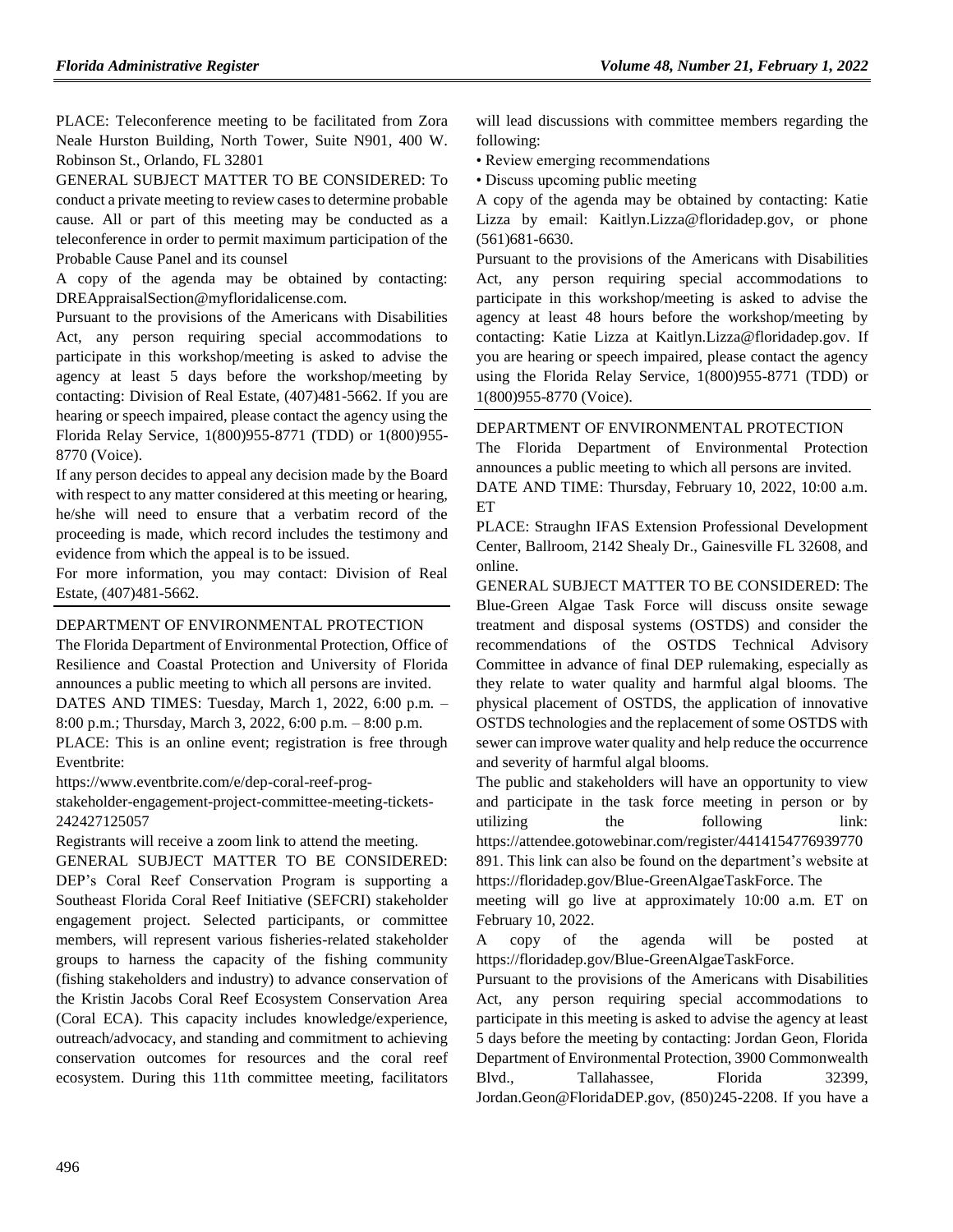hearing or speech impairment, please contact the agency using the Florida Relay Service, 1(800)955-8771 (TDD) or 1(800)955-8770 (voice).

For more information, you may contact: Jordan Geon at Jordan.Geon@FloridaDEP.gov or (850)245-2208.

# [DEPARTMENT OF HEALTH](https://www.flrules.org/gateway/department.asp?id=64)

[Board of Osteopathic Medicine](https://www.flrules.org/gateway/organization.asp?id=306)

The Board of Osteopathic Medicine announces a public meeting to which all persons are invited.

DATE AND TIME: February 25, 2022, 9:00 a.m. ET

PLACE: https://global.gotomeeting.com/join/471747373

United States (Toll Free): 1(877)309-2073 Access Code: 471- 747-373

GENERAL SUBJECT MATTER TO BE CONSIDERED: General business of the board.

A copy of the agenda may be obtained by contacting: www.floridasosteopathicmedicine.gov/meeting-information.

Pursuant to the provisions of the Americans with Disabilities Act, any person requiring special accommodations to participate in this workshop/meeting is asked to advise the agency at least 7 days before the workshop/meeting by contacting: MQA.Osteopath@flhealth.gov. If you are hearing or speech impaired, please contact the agency using the Florida Relay Service, 1(800)955-8771 (TDD) or 1(800)955-8770 (Voice).

If any person decides to appeal any decision made by the Board with respect to any matter considered at this meeting or hearing, he/she will need to ensure that a verbatim record of the proceeding is made, which record includes the testimony and evidence from which the appeal is to be issued.

### [DEPARTMENT OF HEALTH](https://www.flrules.org/gateway/department.asp?id=64)

[Division of Children's Medical Services](https://www.flrules.org/gateway/organization.asp?id=333)

The Child Abuse Death Review Circuit 13 Committee announces a public meeting to which all persons are invited.

DATE AND TIME: February 9, 2022, 1:00 p.m. – 1:15 p.m. PLACE: Zoom Meeting Link:

https://urldefense.com/v3/\_\_https:/us06web.zoom.us/meeting/ register/tZUocOCurjMrEtxkKD\_BzuVJuevFzvWkG5Gp\_\_;!! B6dj6w!tIcR-6XrlDgC2Eggnq-

nd81ILDrHUQ271T8pPjNB7uRnIhnI\_EVGM7Ub7wwxVIY Wd3tXmWI\$

GENERAL SUBJECT MATTER TO BE CONSIDERED: The Committee will address administrative issues, review cases, and discuss the CADR Action Plan. A portion of the meeting is required by paragraph 383.412(3)(a), F.S. to be closed to the public to allow the Committee to discuss information that is confidential and exempt from public meetings and public records. This portion of the meeting will be announced at the meeting.

A copy of the agenda may be obtained by contacting: jmurphy@hstart.org.

Pursuant to the provisions of the Americans with Disabilities Act, any person requiring special accommodations to participate in this workshop/meeting is asked to advise the agency at least 7 days before the workshop/meeting by contacting: jmurphy@hstart.org. If you are hearing or speech impaired, please contact the agency using the Florida Relay Service, 1(800)955-8771 (TDD) or 1(800)955-8770 (Voice). For more information, you may contact: jmurphy@hstart.org.

[DEPARTMENT OF HEALTH](https://www.flrules.org/gateway/department.asp?id=64)

[Division of Family Health Services](https://www.flrules.org/gateway/organization.asp?id=336)

The Florida Department of Health, Division of Community Health Promotion announces a public meeting to which all persons are invited.

DATE AND TIME: Tuesday, February 15, 2022, 11:30 a.m. – 12:30 p.m. ET

PLACE: Microsoft Teams Meeting Link: https://teams.microsoft.com/l/meetup-

join/19%3ameeting\_YmMwMGE2NzItMjdmZi00ZmY2LWJl YjktYWE0ZTk5OWRjMTZj%40thread.v2/0?context=%7b% 22Tid%22%3a%2228cd8f80-3c44-4b27-81a0-

cd2b03a31b8d%22%2c%22Oid%22%3a%2265e7bdb9-12ac-435b-b2d7-01a442fc990f%22%7d

Call in (audio only): (850)792-1375, Phone Conference ID: 254 336 738#

GENERAL SUBJECT MATTER TO BE CONSIDERED: The Florida Department of Health, Division of Community Health Promotion is conducting the Rare Disease Advisory Council subcommittee meeting. The Council was created in Section 381.99, Florida Statutes, for the purpose of providing recommendations to improve health outcomes for individuals residing in Florida who have a rare disease.

A copy of the agenda may be obtained by contacting: Kelly Rogers at Kelly.Rogers@flhealth.gov.

Pursuant to the provisions of the Americans with Disabilities Act, any person requiring special accommodations to participate in this workshop/meeting is asked to advise the agency at least 3 days before the workshop/meeting by contacting: Kelly Rogers at Kelly.Rogers@flhealth.gov. If you are hearing or speech impaired, please contact the agency using the Florida Relay Service, 1(800)955-8771 (TDD) or 1(800)955-8770 (Voice).

For more information, you may contact: Kelly Rogers at Kelly.Rogers@flhealth.gov.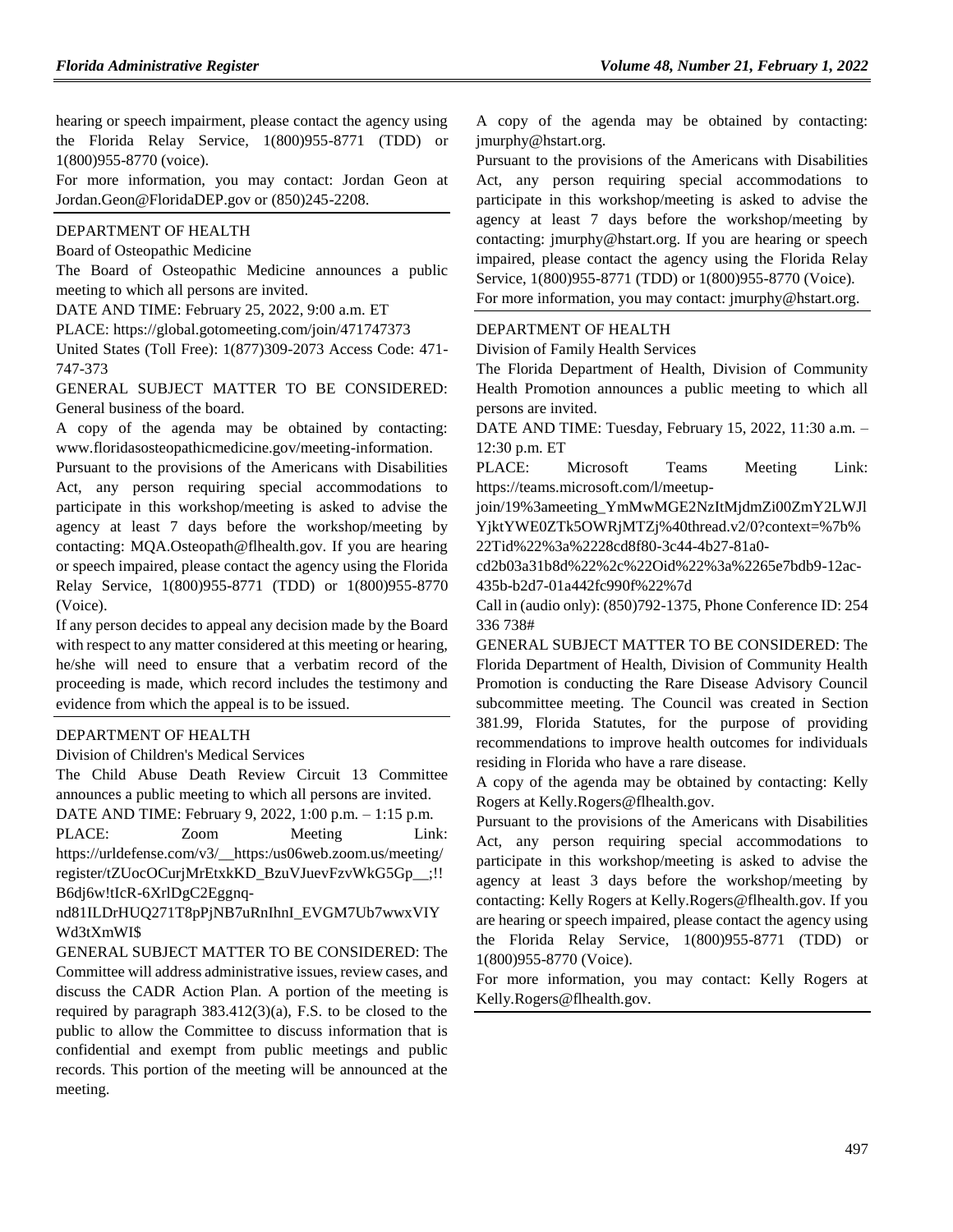### [DEPARTMENT OF HEALTH](https://www.flrules.org/gateway/department.asp?id=64)

[Division of Family Health Services](https://www.flrules.org/gateway/organization.asp?id=336)

The Florida Department of Health, Division of Community Health Promotion announces announces a public meeting to which all persons are invited.

DATE AND TIME: Thursday, February 17, 2022, 11:00 a.m. – 12:30 p.m. ET

PLACE: Microsoft Teams Meeting Link: https://teams.microsoft.com/l/meetup-

join/19%3ameeting\_MTEzZjMxNTctZjI4OS00MjJmLWI1Y

WUtMjZlOTlkYjdjNWI2%40thread.v2/0?context=%7b%22T id%22%3a%2228cd8f80-3c44-4b27-81a0-

cd2b03a31b8d%22%2c%22Oid%22%3a%2265e7bdb9-12ac-435b-b2d7-01a442fc990f%22%7d

Or call in (audio only): (850)792-1375, Phone Conference ID: 789 742 715#

GENERAL SUBJECT MATTER TO BE CONSIDERED: The Florida Department of Health, Division of Community Health Promotion is conducting the Rare Disease Advisory Council meeting. The Council was created in Section 381.99, Florida Statutes, for the purpose of providing recommendations to improve health outcomes for individuals residing in Florida who have a rare disease.

A copy of the agenda may be obtained by contacting: Kelly Rogers at Kelly.Rogers@flhealth.gov.

Pursuant to the provisions of the Americans with Disabilities Act, any person requiring special accommodations to participate in this workshop/meeting is asked to advise the agency at least 3 days before the workshop/meeting by contacting: Kelly Rogers at Kelly.Rogers@flhealth.gov. If you are hearing or speech impaired, please contact the agency using the Florida Relay Service, 1(800)955-8771 (TDD) or 1(800)955-8770 (Voice).

For more information, you may contact: Kelly Rogers at Kelly.Rogers@flhealth.gov.

## [DEPARTMENT OF CHILDREN AND FAMILIES](https://www.flrules.org/gateway/department.asp?id=65)

The Department of Children and Families announces a public meeting to which all persons are invited.

DATE AND TIME: February 8, 2022, 9:00 a.m.

PLACE: The Children's Board, 1002 E Palm Avenue, Tampa, FL 33605 and via Microsoft Teams: https://teams.microsoft.com/l/meetup-

join/19%3ameeting\_OGUzMzQ5ZWUtNGNmNC00MDI3L

WI0YjgtMWYxNWZkY2M3NDMx%40thread.v2/0?context= %7b%22Tid%22%3a%22f70dba48-b283-4c57-8831-

cb411445a94c%22%2c%22Oid%22%3a%228b363b1c-767b-49f4-a740-3bc17423496e%22%7d

GENERAL SUBJECT MATTER TO BE CONSIDERED: Ongoing Hillsborough County Alliance business.

A copy of the agenda may be obtained by contacting: Ilka Suda at 1(813)337-5805 or ilka.suda@myflfamilies.com.

Pursuant to the provisions of the Americans with Disabilities Act, any person requiring special accommodations to participate in this workshop/meeting is asked to advise the agency at least 5 days before the workshop/meeting by contacting: Ilka Suda at 1(813)337-5805 or ilka.suda@myflfamilies.com. If you are hearing or speech impaired, please contact the agency using the Florida Relay Service, 1(800)955-8771 (TDD) or 1(800)955-8770 (Voice).

#### [DEPARTMENT OF FINANCIAL SERVICES](https://www.flrules.org/gateway/department.asp?id=69)

OIR – [Insurance Regulation](https://www.flrules.org/gateway/organization.asp?id=520)

The Florida Health Insurance Advisory Board (Board) announces a public meeting to which all persons are invited. DATE AND TIME: February 9, 2022, 9:00 a.m.

PLACE: The meeting will be by teleconference. Members of the public who wish to listen in to the conference call are invited to listen in by calling 1(866)299-7949 and using Participant Code: 1433866#

GENERAL SUBJECT MATTER TO BE CONSIDERED: The public meeting will be conducted by the Board's Executive Direction Selection Committee (Committee). The Committee will begin the interviews for the Board's Executive Director position.

A copy of the agenda may be obtained by contacting: Amy Hardee at Amy.Hardee@floir.com or may be obtained on the OIR website.

Pursuant to the provisions of the Americans with Disabilities Act, any person requiring special accommodations to participate in this workshop/meeting is asked to advise the agency at least 5 days before the workshop/meeting by contacting: Amy Hardee at Amy.Hardee@floir.com. If you are hearing or speech impaired, please contact the agency using the Florida Relay Service, 1(800)955-8771 (TDD) or 1(800)955- 8770 (Voice).

For more information, you may contact: Amy Hardee at Amy.Hardee@floir.com.

# [DEPARTMENT OF FINANCIAL SERVICES](https://www.flrules.org/gateway/department.asp?id=69)

### OIR – [Insurance Regulation](https://www.flrules.org/gateway/organization.asp?id=520)

The Florida Health Insurance Advisory Board (Board) announces a public meeting to which all persons are invited.

DATE AND TIME: February 11, 2022, 9:00 a.m.

PLACE: The meeting will be by teleconference. Members of the public who wish to listen in to the conference call are invited to listen in by calling 1(866)299-7949 and using Participant Code: 1433866#

GENERAL SUBJECT MATTER TO BE CONSIDERED: The public meeting will be conducted by the Board's Executive Direction Selection Committee (Committee). The Committee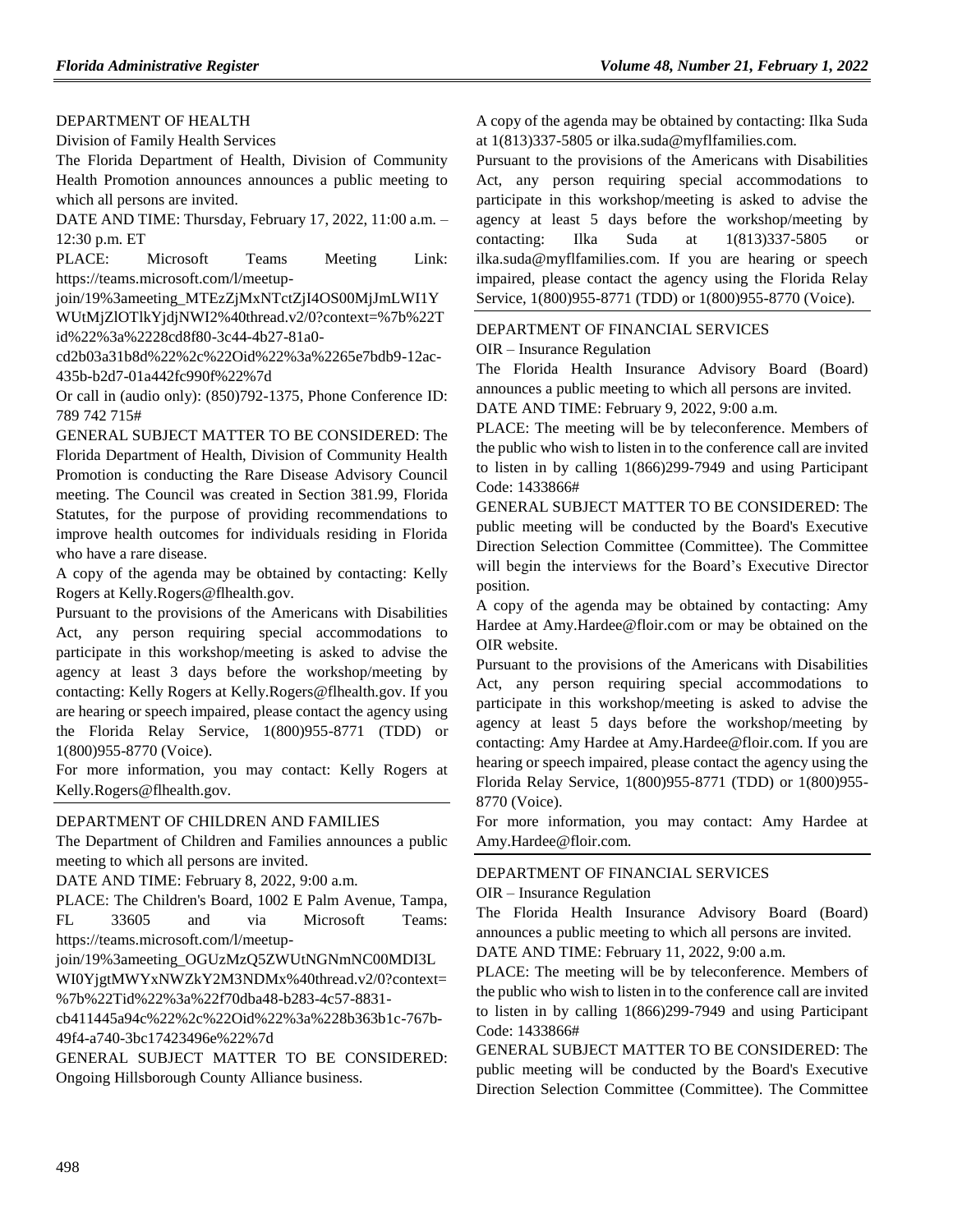will conclude the interviews for the Board's Executive Director position.

A copy of the agenda may be obtained by contacting: Amy Hardee at Amy.Hardee@floir.com or may be obtained on the OIR website.

Pursuant to the provisions of the Americans with Disabilities Act, any person requiring special accommodations to participate in this workshop/meeting is asked to advise the agency at least 5 days before the workshop/meeting by contacting: Amy Hardee at Amy.Hardee@floir.com. If you are hearing or speech impaired, please contact the agency using the Florida Relay Service, 1(800)955-8771 (TDD) or 1(800)955- 8770 (Voice).

For more information, you may contact: Amy Hardee at Amy.Hardee@floir.com.

### [DEPARTMENT OF FINANCIAL SERVICES](https://www.flrules.org/gateway/department.asp?id=69)

OIR – [Insurance Regulation](https://www.flrules.org/gateway/organization.asp?id=520)

The Florida Health Insurance Advisory Board (Board) announces a public meeting to which all persons are invited. DATE AND TIME: February 15, 2022, 2:30 p.m.

PLACE: The meeting will be by teleconference. Members of the public who wish to listen in to the conference call are invited to listen in by calling 1(866)299-7949 and using Participant Code: 1433866#

GENERAL SUBJECT MATTER TO BE CONSIDERED: The public meeting will be conducted by the Board's Executive Direction Selection Committee (Committee). The Committee will meet to review the results of the interviews and finalize the Committee's recommendation regarding the Board's Executive Director position.

A copy of the agenda may be obtained by contacting: Amy Hardee at Amy.Hardee@floir.com or may be obtained on the OIR website.

Pursuant to the provisions of the Americans with Disabilities Act, any person requiring special accommodations to participate in this workshop/meeting is asked to advise the agency at least 5 days before the workshop/meeting by contacting: Amy Hardee at Amy.Hardee@floir.com. If you are hearing or speech impaired, please contact the agency using the Florida Relay Service, 1(800)955-8771 (TDD) or 1(800)955- 8770 (Voice).

For more information, you may contact: Amy Hardee at Amy.Hardee@floir.com.

#### [DEPARTMENT OF ECONOMIC OPPORTUNITY](https://www.flrules.org/gateway/department.asp?id=73)

[Division of Workforce Services](https://www.flrules.org/gateway/organization.asp?id=1065)

The Reemployment Assistance Appeals Commission announces a public meeting to which all persons are invited. DATE AND TIME: February 9, 2022, 9:30 a.m.

PLACE: Reemployment Assistance Appeals Commission, 1211 Governors Square Boulevard, Suite 300, Tallahassee, Florida 32301. Attendance by telephone is also available by calling (850)988-5144 and entering phone conference ID: 385 351 95 #.

GENERAL SUBJECT MATTER TO BE CONSIDERED: Disposition of cases pending before the Reemployment Assistance Appeals Commission, and the Chairman's report. No public testimony will be taken.

A copy of the agenda may be obtained by contacting: the office of the Reemployment Assistance Appeals Commission at RAAC.Inquiries@deo.myflorida.com or by visiting https://www.floridajobs.org/Reemployment-Assistance-

Service-Center/reemployment-assistance-appeals-

commission/about-the-reemployment-assistance-appealscommission/raac-notices.

Pursuant to the provisions of the Americans with Disabilities Act, any person requiring special accommodations to participate in this workshop/meeting is asked to advise the agency at least 24 hours before the workshop/meeting by contacting: The Commission Clerk at (850)692-0180. If you are hearing or speech impaired, please contact the agency using the Florida Relay Service, 1(800)955-8771 (TDD) or 1(800)955- 8770 (Voice).

For more information, you may contact: The Commission Clerk at (850)692-0180.

#### NORTHWEST [FLORIDA AREA AGENCY ON AGING](https://www.flrules.org/gateway/organization.asp?id=798)

The Northwest Florida Area Agency on Aging, Inc. announces a public meeting to which all persons are invited.

DATES AND TIMES: February 10, 2022, 6:00 p.m.; May 12, 2022, 6:00 p.m.; August 11, 2022, 6:00 p.m.; November 10, 2022, 6:00 p.m.

PLACE: 5090 Commerce Park Circle, Pensacola, FL 32505

GENERAL SUBJECT MATTER TO BE CONSIDERED: Regular Board of Directors meetings.

A copy of the agenda may be obtained by contacting: Anna Dyess at (850)494-7101.

Pursuant to the provisions of the Americans with Disabilities Act, any person requiring special accommodations to participate in this workshop/meeting is asked to advise the agency at least 3 days before the workshop/meeting by contacting: Anna Dyess at (850)494-7101. If you are hearing or speech impaired, please contact the agency using the Florida Relay Service, 1(800)955-8771 (TDD) or 1(800)955-8770 (Voice).

For more information, you may contact: Anna Dyess at (850)494-7101.

#### [FLORIDA DEVELOPMENTAL DISABILITIES COUNCIL](https://www.flrules.org/gateway/organization.asp?id=615)

The Florida Developmental Disabilities Council, Inc. announces a public meeting to which all persons are invited. DATES AND TIMES: Thursday, January, 27, 2022, 9:00 a.m. – 2:00 p.m., Committee Meetings; Council Meeting, 2:00 p.m.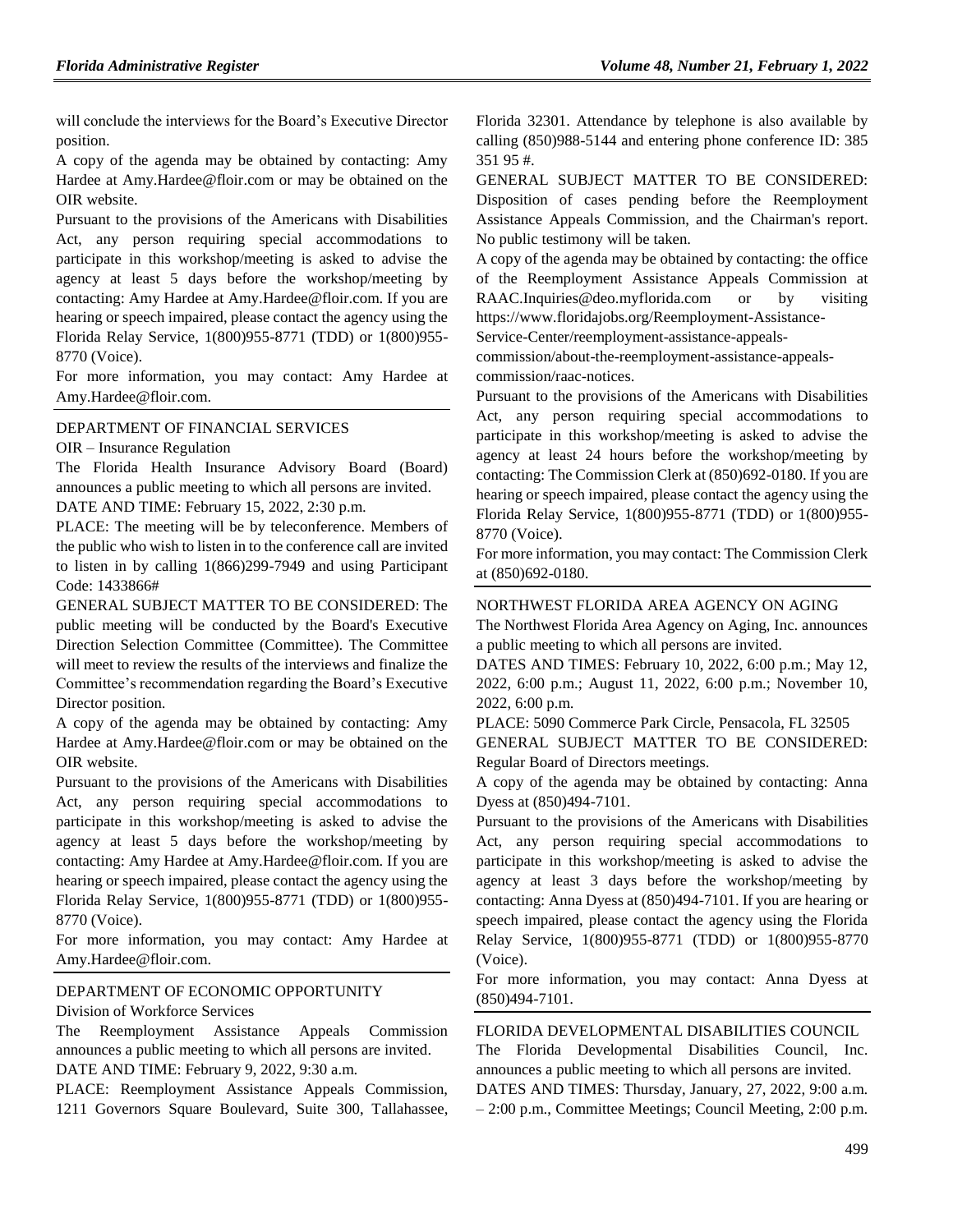– 5:00 p.m.; Friday, January 28, 2022, 9:00 a.m. – 1:30 p.m. Council Meeting Continued, (Times are Tentative) PLACE: Zoom

GENERAL SUBJECT MATTER TO BE CONSIDERED: Please see www.fddc.org for invitation information

A copy of the agenda may be obtained by contacting: Vanda Jenkins at 1(800)580-7801 or (850)488-4180.

Pursuant to the provisions of the Americans with Disabilities Act, any person requiring special accommodations to participate in this workshop/meeting is asked to advise the agency at least 72 hours before the workshop/meeting by contacting: Vanda Jenkins at 1(800)580-7801 or (850)488- 4180. If you are hearing or speech impaired, please contact the agency using the Florida Relay Service, 1(800)955-8771 (TDD) or 1(800)955-8770 (Voice).

For more information, you may contact: Vanda Jenkins at 1(800) 580-7801 or (850)488-4180.

#### [ENTERPRISE FLORIDA, INC.](https://www.flrules.org/gateway/organization.asp?id=680)

The Florida Opportunity Fund announces a telephone conference call to which all persons are invited.

DATE AND TIME: January 31, 2022, 2:00 p.m.

PLACE: Changed from Teams meeting to conference call. Call In: 1(888)585-9008, Conf Room #149-496-718

GENERAL SUBJECT MATTER TO BE CONSIDERED: Administrative matters including board nominations

A copy of the agenda may be obtained by contacting: Lorna Dusti at (407)956-5651.

For more information, you may contact: Lorna Dusti at (407)956-5651.

#### [ENTERPRISE FLORIDA, INC.](https://www.flrules.org/gateway/organization.asp?id=680)

The Enterprise Florida, Inc. announces a telephone conference call to which all persons are invited.

DATE AND TIME: February 4, 2022, 2:30 p.m.

PLACE: One tap mobile:

+1312-626-6799,,83100196832#,,,,\*950437# US

+16465588656,,83100196832#,,,,\*950437# US

GENERAL SUBJECT MATTER TO BE CONSIDERED: New Board Member Orientation

A copy of the agenda may be obtained by contacting: Katie Richardson, (850)530-8070.

Pursuant to the provisions of the Americans with Disabilities Act, any person requiring special accommodations to participate in this workshop/meeting is asked to advise the agency at least 1 days before the workshop/meeting by contacting: If you are hearing or speech impaired, please contact the agency using the Florida Relay Service, 1(800)955- 8771 (TDD) or 1(800)955-8770 (Voice).

For more information, you may contact: Katie Richardson, (850)530-8070.

[INWOOD CONSULTING ENGINEERS, INC.](https://www.flrules.org/gateway/organization.asp?id=992)

The St. Lucie County Board of County Commissioners announces a public meeting to which all persons are invited.

DATE AND TIME: Thursday, February 10, 2022, open house: 5:30 p.m.  $-7:00$  p.m.

PLACE: Havert L. Fenn Center, 2000 Virginia Avenue, Fort Pierce, FL 34982

GENERAL SUBJECT MATTER TO BE CONSIDERED: Bridge number is: 940037

Project Description: Keen Road Bridge over Taylor Creek bridge replacement project in St. Lucie County, Florida

The purpose of this project is to analyze bridge replacement alternatives for the Taylor Creek Crossing to meet all Florida Greenbook (2016) criteria. Pedestrian accommodations (sidewalks) will also be incorporated on both sides of the new structure.

The purpose of the scheduled meeting is to present information about the proposed reconstruction. The meeting will have an open house format and staff will be available to answer questions and provide assistance at any time during the meeting.

Public participation is solicited without regard to race, color, national origin, age, sex, religion, disability or family status. Persons wishing to express their concerns relative to St. Lucie County compliance with Title VI may do so by contacting the Office of Equal Opportunity and ADA Coordination Safety and Risk Manager, Kara DePasquale at depasqualek@stlucieco.org.

A copy of the agenda may be obtained by contacting: Not applicable

Pursuant to the provisions of the Americans with Disabilities Act, any person requiring special accommodations to participate in this workshop/meeting is asked to advise the agency at least 7 days before the workshop/meeting by contacting: Michael Harvey, E.I., at (772)462-1717 or via email at harveym@stlucieco.org. If you are hearing or speech impaired, please contact the agency using the Florida Relay Service, 1(800)955-8771 (TDD) or 1(800)955-8770 (Voice). For more information, you may contact: Michael Harvey, E.I., at (772)462-1717 or via email at harveym@stlucieco.org.

[INFINITE SOURCE COMMUNICATIONS GROUP, LLC](https://www.flrules.org/gateway/organization.asp?id=1035) The Florida Department of Transportation District Six announces a public meeting to which all persons are invited. DATE AND TIME: Tuesday, February 15, 2022, 6:00 p.m. PLACE: In-Person Public Meeting will be held at: Milander Park, 4700 Palm Avenue, Hialeah, FL 33012. Tuesday February 15, 2022, 6:00 p.m. All current Centers for Disease Control and Prevention (CDC) guidelines will be observed. To RSVP visit http://www.fdotmiamidade.com/design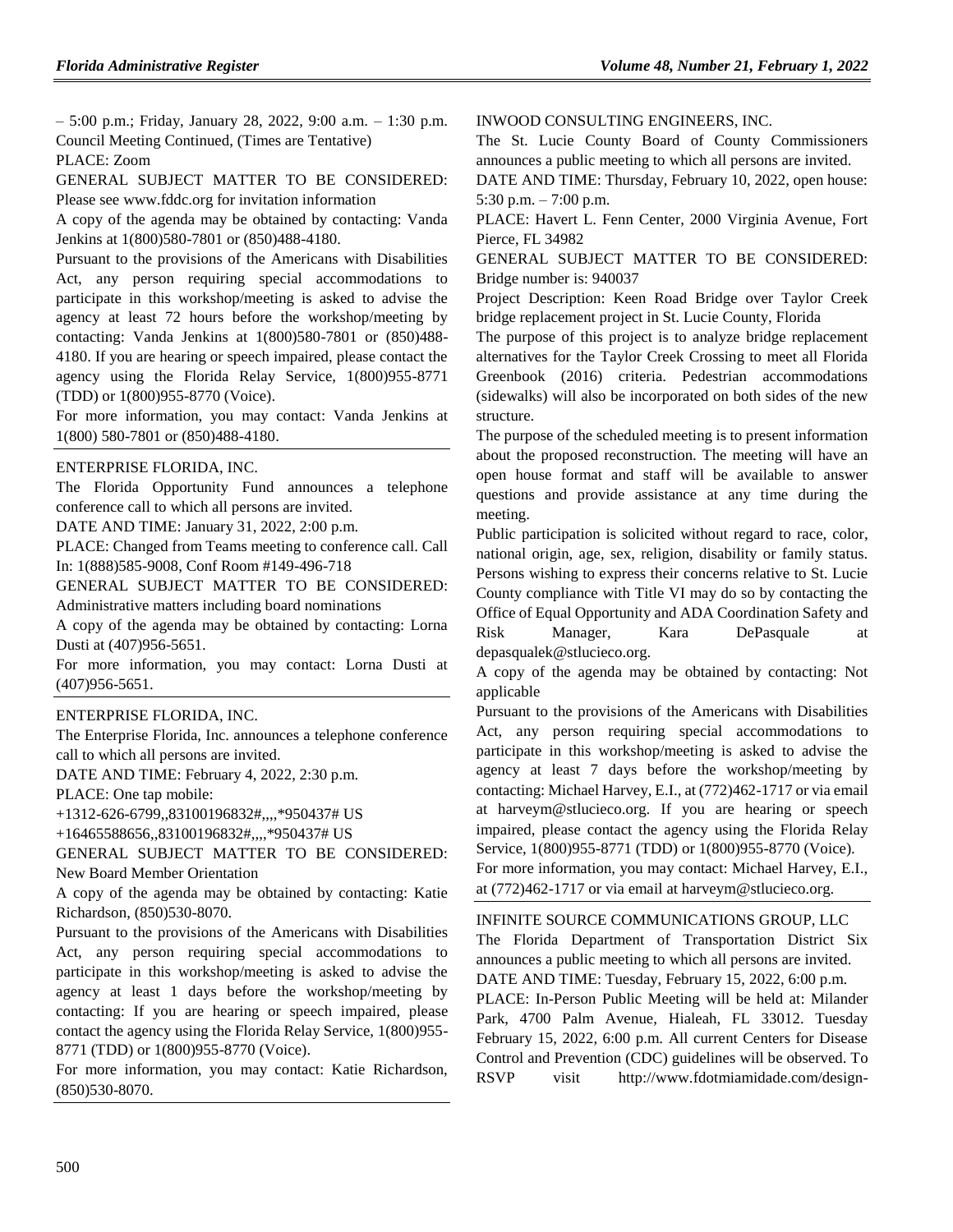projects/north-miami-dade/sr-953lejeune-rde-8-ave-from-nw-79-ste-25-st-to-nw-103-ste-49-st-1.html

To attend the Virtual Public Meeting online: Visit the link: https://attendee.gotowebinar.com/register/3676158174039855 372

Participants can also call in by dialing (415)655-0052, Access code: 231-755-965

GENERAL SUBJECT MATTER TO BE CONSIDERED: The Florida Department of Transportation (FDOT) District Six will hold a meeting, both in-person and virtually, for a roadway project along State Road (SR) 953/Lejeune Road/E 8 Avenue from NW 79 Street/E 25 Street to NW 103 Street/E 49 Street, located in Miami-Dade County. The project identification number is 443927-1-52-01. The meeting will consist of a formal presentation followed by an open discussion. Staff will be available to answer questions and provide assistance. Questions will be responded to as time permits, in the order received. If your question is not responded to during the event, a response will be provided in writing following the hearing.

For the in-person meeting, all current Centers for Disease Control and Prevention (CDC) guidelines will be observed.

Public participation is solicited without regard to race, color, national origin, age, sex, religion, disability, or family status.

A copy of the agenda may be obtained by contacting: Community Outreach Specialist, Rodolfo Roman at (305)470- 5477, email: Rodolfo.Roman@dot.state.fl.us.

Pursuant to the provisions of the Americans with Disabilities Act, any person requiring special accommodations to participate in this workshop/meeting is asked to advise the agency at least 7 days before the workshop/meeting by contacting: Nicholas Danu at (305)470-5219 or in writing at FDOT, 1000 NW 111 Avenue, Miami, FL 33172 or by email at: Nicholas.Danu@dot.state.fl.us. If you are hearing or speech impaired, please contact the agency using the Florida Relay Service, 1(800)955-8771 (TDD) or 1(800)955-8770 (Voice). For more information, you may contact: Community Outreach Specialist, Rodolfo Roman at (305)470-5477, email: Rodolfo.Roman@dot.state.fl.us.

#### [INFINITE SOURCE COMMUNICATIONS GROUP, LLC](https://www.flrules.org/gateway/organization.asp?id=1035)

The Florida Department of Transportation District Four announces a public meeting to which all persons are invited. DATE AND TIME: Thursday, February 10, 2022, 6:00 p.m. The Public Meeting will be offered in two different formats: virtual and in-person.

PLACE: To participate in the virtual (online) public meeting from your computer, tablet or smartphone please register using the link:

https://attendee.gotowebinar.com/register/2540226321755485 965. Participants can also join via phone by dialing (415)655- 0060, Access code: 986-262-614.

The in-person public meeting will take place at the St. Lucie County Administration Building, (Board of Commission Chambers, 3rd Floor), located at 2300 Virginia Avenue, Fort Pierce, FL 34982. The latest social distancing guidelines will be followed.

GENERAL SUBJECT MATTER TO BE CONSIDERED: The Florida Department of Transportation (FDOT) District Four will hold a Public Meeting for a Roadway Improvement Project along SR 713 / Kings Highway from North of I-95 to North of St. Lucie Boulevard, in St. Lucie County. The project identification number is 438379-1-52-01 & 438379-2-52-01. The Public Meeting will be offered in two different formats: virtual and in-person.

Both formats will consist of a formal presentation followed by an open discussion. Staff will be available to answer questions and provide assistance. Comments and questions will be responded to in the order received. If your question is not responded to during the event, a response will be provided in writing following the Meeting. Questions and comments may also be submitted prior to the Meeting by emailing the Project Manager.

A copy of the agenda may be obtained by contacting: FDOT Project Manager, Ms. Bing Wang, P.E. at (954)777-4406 or via email at Bing.Wang@dot.state.fl.us.

Public participation is solicited without regard to race, color, national origin, age, sex, religion, disability or family status.

Pursuant to the provisions of the Americans with Disabilities Act, any person requiring special accommodations to participate in this workshop/meeting is asked to advise the agency at least 7 days before the workshop/meeting by contacting: Ms. Bing Wang, P.E. at (954)777-4406 or in writing at FDOT, 3400 West Commercial Boulevard, Fort Lauderdale, Florida 33309 or by email at: Bing.Wang@dot.state.fl.us. If you are hearing or speech impaired, please contact the agency using the Florida Relay Service, 1(800)955-8771 (TDD) or 1(800)955-8770 (Voice).

For more information, you may contact: FDOT Project Manager, Ms. Bing Wang, P.E. at (954)777-4406 or via email at Bing.Wang@dot.state.fl.us.

#### [END HUMAN TRAFFICKING, INC.](https://www.flrules.org/gateway/organization.asp?id=1381)

The Florida Alliance to End Human Trafficking (End Human Trafficking, Inc.) announces a public meeting to which all persons are invited.

DATE AND TIME: February 10, 2022, 10:00 a.m.

PLACE: Virtual: Join Zoom Meeting: https://us02web.zoom.us/j/89063180234, Meeting ID: 890 6318 0234

One tap mobile:

+13126266799,,89063180234# US (Chicago)

+16465588656,,89063180234# US (New York)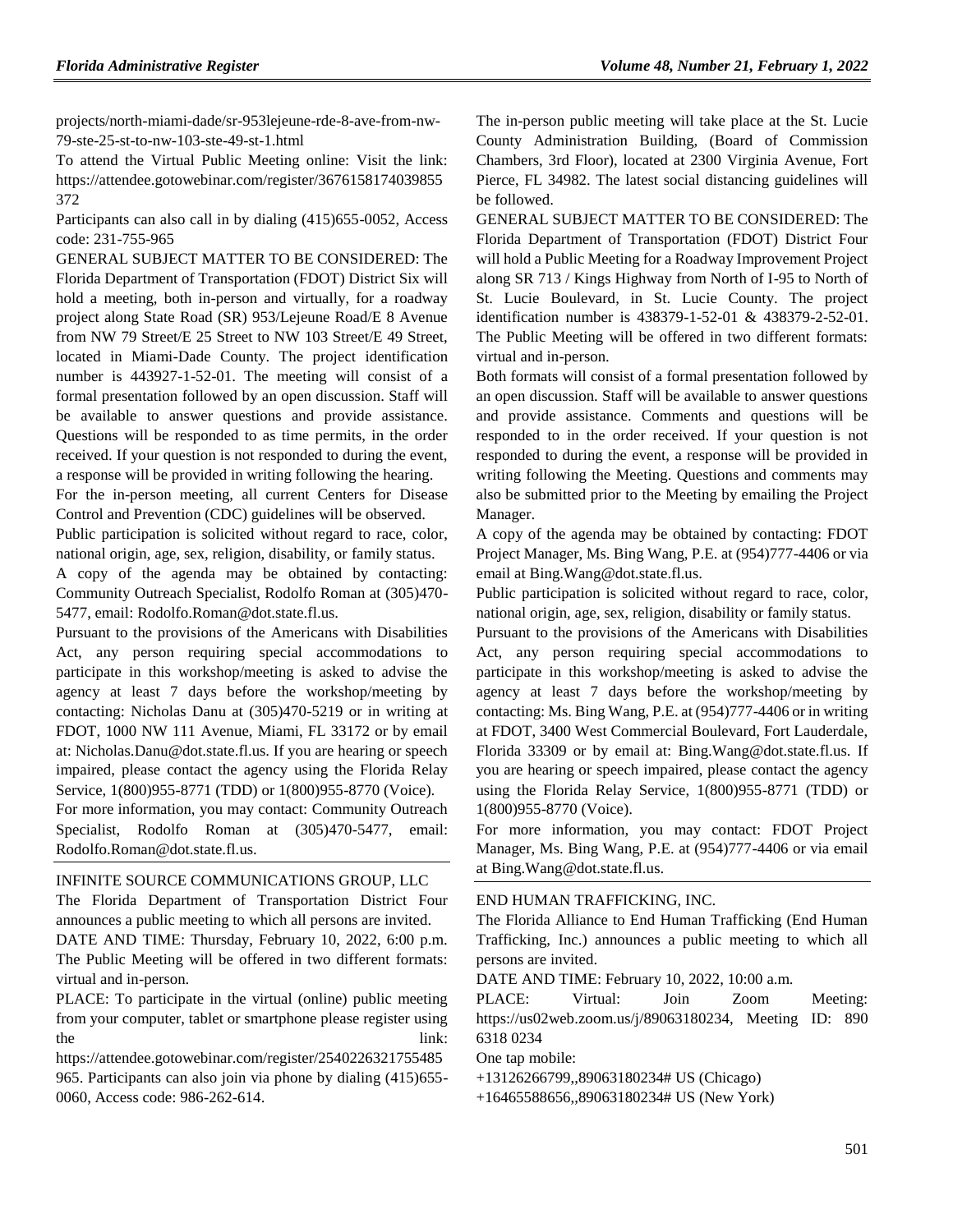GENERAL SUBJECT MATTER TO BE CONSIDERED: Fundraising Activities.

A copy of the agenda may be obtained by contacting: Erin Collins, Erin@FloridaAllianceEndHT.com.

# Section VII Notice of Petitions and Dispositions Regarding Declaratory Statements

[DEPARTMENT OF BUSINESS AND PROFESSIONAL](https://www.flrules.org/gateway/department.asp?id=61)  [REGULATION](https://www.flrules.org/gateway/department.asp?id=61)

[Division of Florida Condominiums, Timeshares and Mobile](https://www.flrules.org/gateway/organization.asp?id=248)  [Homes](https://www.flrules.org/gateway/organization.asp?id=248)

NOTICE IS HEREBY GIVEN that Division of Florida Condominiums, Timeshares, and Mobile Homes, Department of Business and Professional Regulation has issued an order disposing of the petition for declaratory statement filed by James Hanseman on March 18, 2021. The following is a summary of the agency's disposition of the petition:

Petitioner James Hanseman's Petition for Declaratory Statement was granted and answered.

A copy of the Order Disposing of the Petition for Declaratory Statement may be obtained by contacting: Department of Business and Professional Regulation, Division of Florida Condominiums, Timeshares, and Mobile Homes, 2601 Blair Stone Road, Tallahassee, Florida 32399-1030; (850) 488-1631; lscmhpublicrecords@myfloridalicense.com.

# Section VIII Notice of Petitions and Dispositions Regarding the Validity of Rules

Notice of Petition for Administrative Determination has been filed with the Division of Administrative Hearings on the following rules:

# **NONE**

Notice of Disposition of Petition for Administrative Determination has been filed with the Division of Administrative Hearings on the following rules:

# NONE

Section IX Notice of Petitions and Dispositions Regarding Non-rule Policy Challenges

NONE

# Section X Announcements and Objection Reports of the Joint Administrative Procedures **Committee**

# NONE

# Section XI Notices Regarding Bids, Proposals and Purchasing

[DEPARTMENT OF ENVIRONMENTAL PROTECTION](https://www.flrules.org/gateway/department.asp?id=62)

BDC31-21/22: Camp Helen State Park - New Boat Dock and ADA Access Boardwalk

NOTICE OF INVITATION TO BID: The Florida Department of Environmental Protection, Bureau of Design and Construction is soliciting formal, competitive, sealed bids from contractors for bid number BDC31-21/22, Camp Helen State Park – New Boat Dock and ADA Access Boardwalk. More info [@ https://tinyurl.com/yckpak6x](https://tinyurl.com/yckpak6x)

# Section XII Miscellaneous

# **[DEPARTMENT OF STATE](https://www.flrules.org/gateway/department.asp?id=1)**

Index of Administrative Rules Filed with the Secretary of State

Pursuant to subparagraph  $120.55(1)(b)6. - 7$ ., F.S., the below list of rules were filed in the Office of the Secretary of State between 3:00 p.m., Tuesday, January 25, 2022 and 3:00 p.m., Tuesday, February 1, 2022.

| Rule No.   | <b>File Date</b> | <b>Effective</b> |
|------------|------------------|------------------|
|            |                  | Date             |
| 5J-21.003  | 1/31/2022        | 2/20/2022        |
| 5J-21.005  | 1/31/2022        | 2/20/2022        |
| 5J-21.009  | 1/31/2022        | 2/20/2022        |
| 40D-2.091  | 1/28/2022        | 2/17/2022        |
| 40D-2.101  | 1/28/2022        | 2/17/2022        |
| 40D-2.801  | 1/28/2022        | 2/17/2022        |
| 40D-8.626  | 1/28/2022        | 2/17/2022        |
| 40D-80.075 | 1/28/2022        | 2/17/2022        |
| 53ER22-6   | 1/27/2022        | 1/31/2022        |
| 53ER22-7   | 1/27/2022        | 1/31/2022        |
| 600-6.102  | 1/25/2022        | 2/14/2022        |
| 600-6.105  | 1/25/2022        | 2/14/2022        |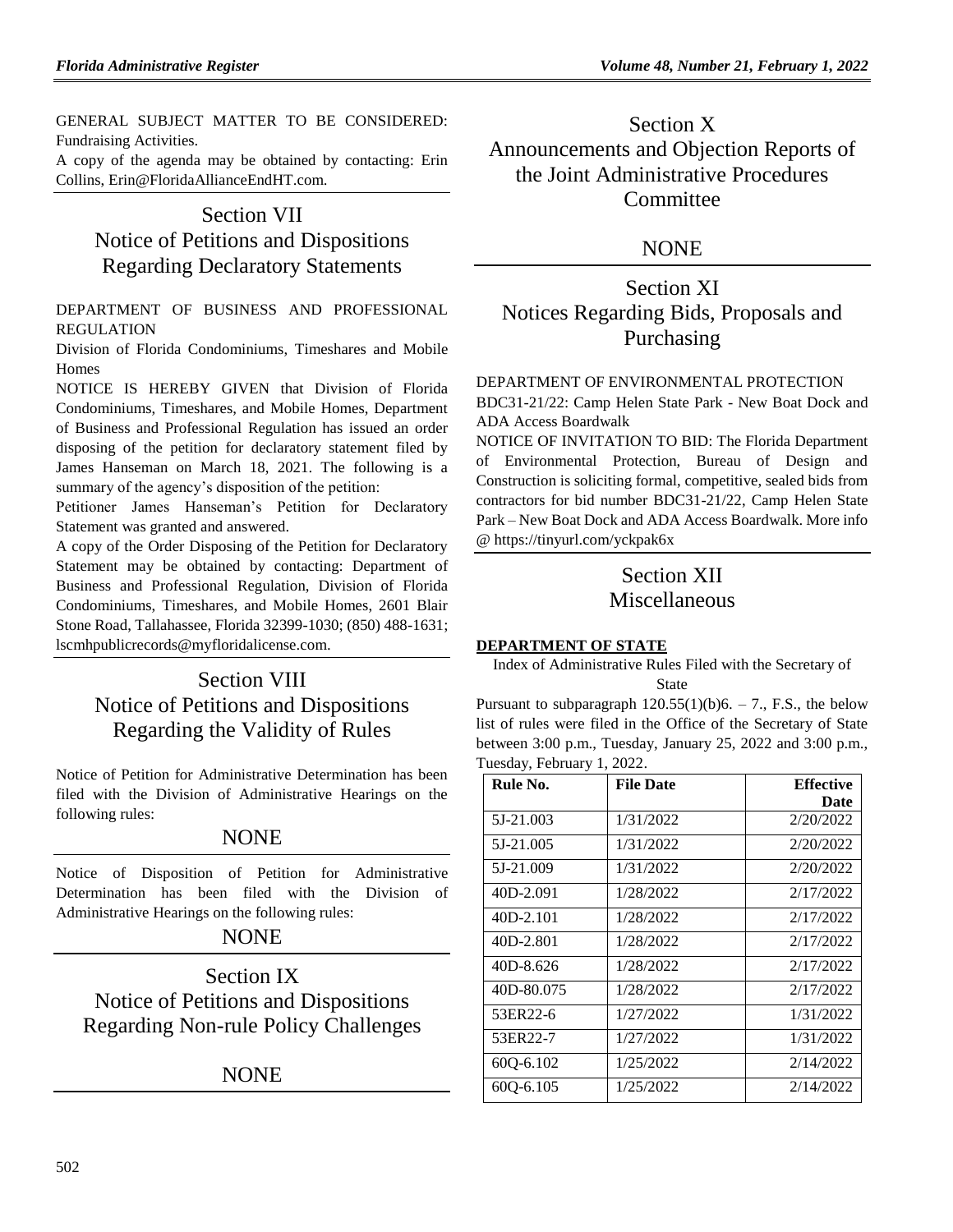| 60Q-6.107     | 1/25/2022                                                | 2/14/2022          |
|---------------|----------------------------------------------------------|--------------------|
| $60Q - 6.108$ | 1/25/2022                                                | 2/14/2022          |
| 60Q-6.110     | 1/25/2022                                                | 2/14/2022          |
| $60Q - 6.112$ | 1/25/2022                                                | 2/14/2022          |
| 60Q-6.113     | 1/25/2022                                                | 2/14/2022          |
| $60Q - 6.115$ | 1/25/2022                                                | 2/14/2022          |
| 60Q-6.116     | 1/25/2022                                                | 2/14/2022          |
| 60Q-6.120     | 1/25/2022                                                | 2/14/2022          |
| 60Q-6.123     | 1/25/2022                                                | 2/14/2022          |
| 600-6.125     | 1/25/2022                                                | 2/14/2022          |
| 60Q-6.126     | 1/25/2022                                                | 2/14/2022          |
| 600-6.130     | 1/25/2022                                                | 2/14/2022          |
| 64B5-17.0011  | 1/26/2022                                                | 2/15/2022          |
| 64B5-17.003   | 1/26/2022                                                | 2/15/2022          |
|               |                                                          |                    |
| 64B12-9.0015  | 1/26/2022                                                | 2/15/2022          |
|               |                                                          |                    |
|               | <b>LIST OF RULES AWAITING LEGISLATIVE</b>                |                    |
|               | APPROVAL SECTIONS 120.541(3), 373.139(7)                 |                    |
|               | AND/OR 373.1391(6), FLORIDA STATUTES<br><b>File Date</b> | <b>Effective</b>   |
| Rule No.      |                                                          |                    |
| 5K-4.020      | 12/10/2021                                               | Date<br>**/**/**** |
| 5K-4.035      | 12/10/2021                                               | **/**/****         |
| 5K-4.045      | 12/10/2021                                               | **/**/****         |
| 60FF1-5.009   | 7/21/2016                                                | **/**/****         |
| 60P-1.003     | 12/8/2021                                                | **/**/****         |
| 60P2.002      | 11/5/2019                                                | **/**/****         |
| 60P-2.003     | 11/5/2019                                                | **/**/****         |
| 62-600.405    | 11/16/2021                                               | **/**/****         |
| 62-600.705    | 11/16/2021                                               | **/**/****         |
| 62-600.720    | 11/16/2021                                               | **/**/****         |
| 64B8-10.003   | 12/9/2015                                                | **/**/****         |

# [AGENCY FOR HEALTH CARE ADMINISTRATION](https://www.flrules.org/gateway/department.asp?id=59) [Certificate of Need](https://www.flrules.org/gateway/organization.asp?id=188)

NOTICE OF DECISION ON EXPEDITED CON APPLICATON

## AGENCY FOR HEALTH CARE ADMINISTRATION CERTIFICATE OF NEED

#### DECISION ON EXPEDITED APPLICATION

The Agency for Health Care Administration made the following decision on Certificate of Need application for expedited review:

County: Okaloosa District: 1-2

CON #10711Decision Date: 1/31/2022 Decision: A

Applicant: Villages Health Services, LLC

Project Description: Transfer CON #10579 from JDM Health Services, LLC to Villages Health Services, LLC to establish a new 84-bed community nursing home

A request for administrative hearing, if any, must be made in writing and must be actually received by this department within 21 days of the first day of publication of this notice in the Florida Administrative Register pursuant to Chapter 120, Florida Statutes, and Chapter 59C-1, Florida Administrative Code.

# Section XIII Index to Rules Filed During Preceding Week

## INDEX TO RULES FILED BETWEEN JANUARY 24, 2022 AND JANUARY 28, 2022

| Rule No. | File Date | Effective | Proposed | Amended  |
|----------|-----------|-----------|----------|----------|
|          |           | Date      | Vol./No. | Vol./No. |

# **WATER MANAGEMENT DISTRICTS**

### **Southwest Florida Water Management District**

| 40D-2.091            | 1/28/2022 | 2/17/2022 | 47/224 |
|----------------------|-----------|-----------|--------|
| 40D-2.101            | 1/28/2022 | 2/17/2022 | 47/224 |
| 40D-2.801            | 1/28/2022 | 2/17/2022 | 47/224 |
| 40D-8.626 1/28/2022  |           | 2/17/2022 | 47/224 |
| 40D-80.075 1/28/2022 |           | 2/17/2022 | 47/224 |
|                      |           |           |        |

## **DEPARTMENT OF THE LOTTERY**

| 53ER22-6 | 1/27/2022 | 1/31/2022 | 48/19 |
|----------|-----------|-----------|-------|
| 53ER22-7 | 1/27/2022 | 1/31/2022 | 48/19 |

#### **DEPARTMENT OF MANAGEMENT SERVICES Division of Administrative Hearings**

|           |           | Division of Administrative Hearings |        |
|-----------|-----------|-------------------------------------|--------|
| 60Q-6.102 | 1/25/2022 | 2/14/2022                           | 47/226 |
| 60Q-6.105 | 1/25/2022 | 2/14/2022                           | 47/226 |
| 60Q-6.107 | 1/25/2022 | 2/14/2022                           | 47/226 |
| 60Q-6.108 | 1/25/2022 | 2/14/2022                           | 47/226 |
| 60Q-6.110 | 1/25/2022 | 2/14/2022                           | 47/226 |
| 60Q-6.112 | 1/25/2022 | 2/14/2022                           | 47/226 |
| 60Q-6.113 | 1/25/2022 | 2/14/2022                           | 47/226 |
| 60Q-6.115 | 1/25/2022 | 2/14/2022                           | 47/226 |
| 60Q-6.116 | 1/25/2022 | 2/14/2022                           | 47/226 |
| 60Q-6.120 | 1/25/2022 | 2/14/2022                           | 47/226 |
| 60Q-6.123 | 1/25/2022 | 2/14/2022                           | 47/226 |
| 60Q-6.125 | 1/25/2022 | 2/14/2022                           | 47/226 |
| 60Q-6.126 | 1/25/2022 | 2/14/2022                           | 47/226 |
| 60Q-6.130 | 1/25/2022 | 2/14/2022                           | 47/226 |